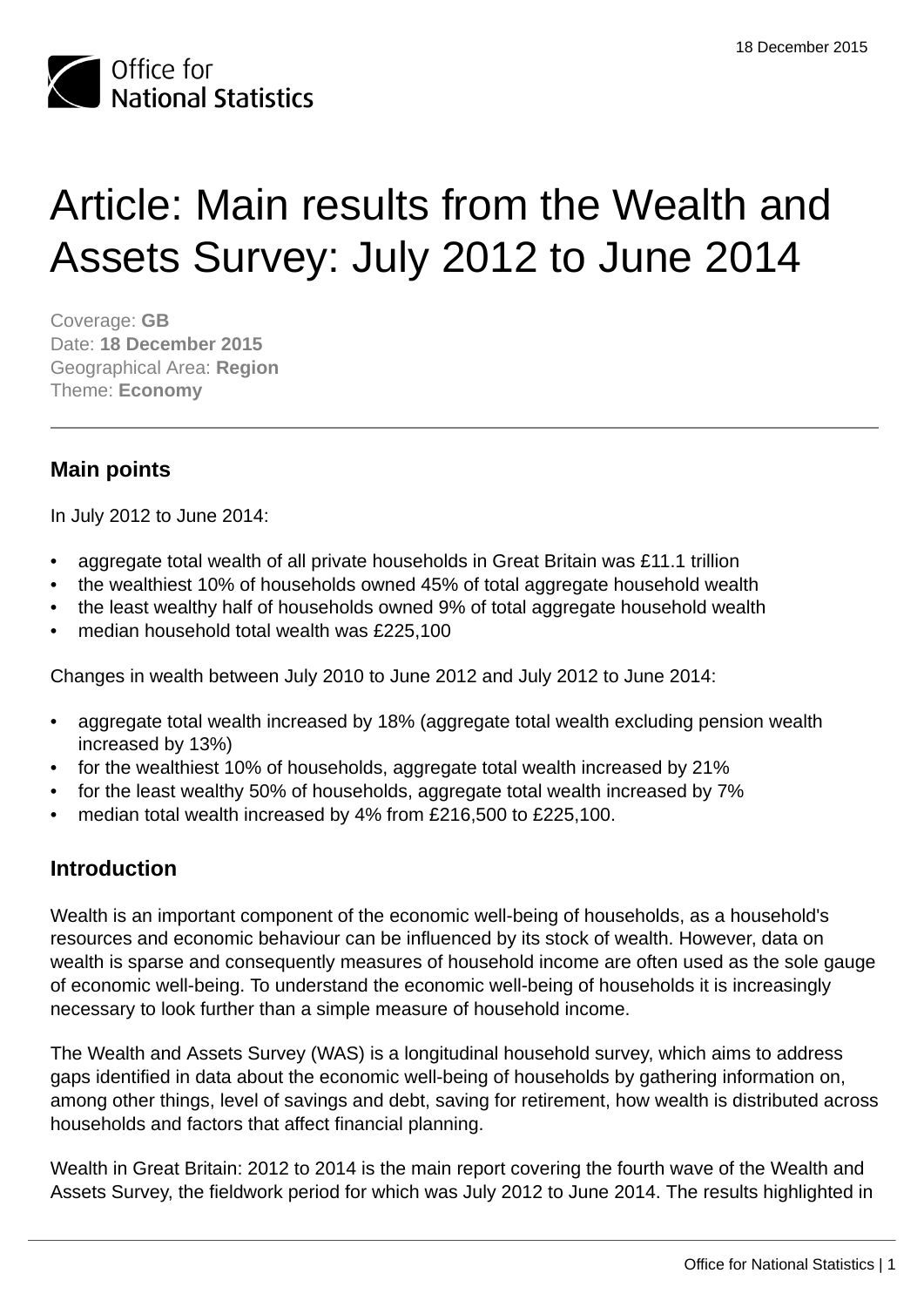this article are just a small selection of the main conclusions drawn to date – and are supported by the more comprehensive statistical bulletin accompanying this article.

## **Household total wealth**

In July 2012 to June 2014 aggregate total household wealth (including private pension wealth) of all private households in Great Britain was £11.1 trillion.

The distribution of wealth is highly skewed towards the top - the wealth held by the richest 10% of households combined was just under £5 trillion and represented a 45% share of aggregate total wealth. Conversely the combined wealth of the bottom half of households in the distribution was less than £1.0 trillion; a value which accounted for just 9% of aggregate total wealth (Figure 1). The wealth of the least wealthy 10% of households accounted for less than half of 1% of aggregate total wealth.

## **Figure 1: Distribution of total household wealth**



Great Britain, July 2012 to June 2014

Source: Wealth and Assets Survey - Office for National Statistics

#### **Notes:**

1. Click to enlarge image

## **Download chart**

**XLS** [XLS format](http://www.ons.gov.uk:80/ons/rel/was/wealth-in-great-britain-wave-4/2012-2014/art-chd-1.xls) (18.5 Kb)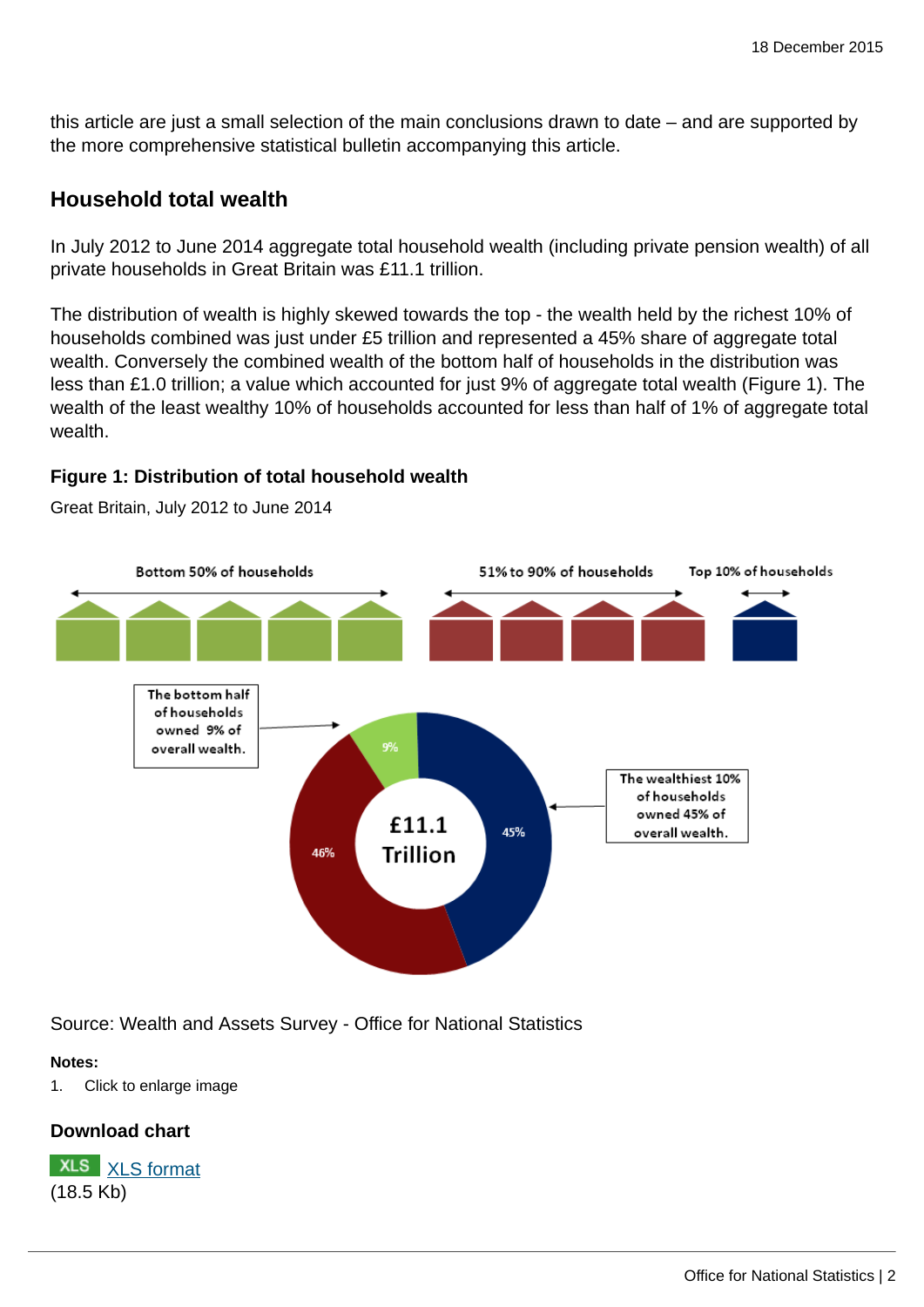The wealth held by the top 10% of households was around 5 times greater than the wealth of the bottom half of all households combined and, over 875 times greater than that of the least wealthy 10% of households.

Figure 2 shows the percentile points for total household wealth (these are the boundary values for total household wealth if the population is split into 100 groups). The median value for household total wealth was £225,100 i.e. half of all households had total wealth less than this and half of all households had total wealth more than this. Belonging to the wealthiest 10% of households required total wealth greater than £1,048,500. To be in the bottom 10% of the distribution, a household's value of total wealth needed to be less than £12,600.

## **Figure 2: Distribution of total household wealth, percentile points**



Great Britain, July 2012 to June 2014

Source: Wealth and Assets Survey - Office for National Statistics

## **Notes:**

1. Click to enlarge image

# **Download chart**

**XLS** [XLS format](http://www.ons.gov.uk:80/ons/rel/was/wealth-in-great-britain-wave-4/2012-2014/art-chd-2.xls) (31.5 Kb)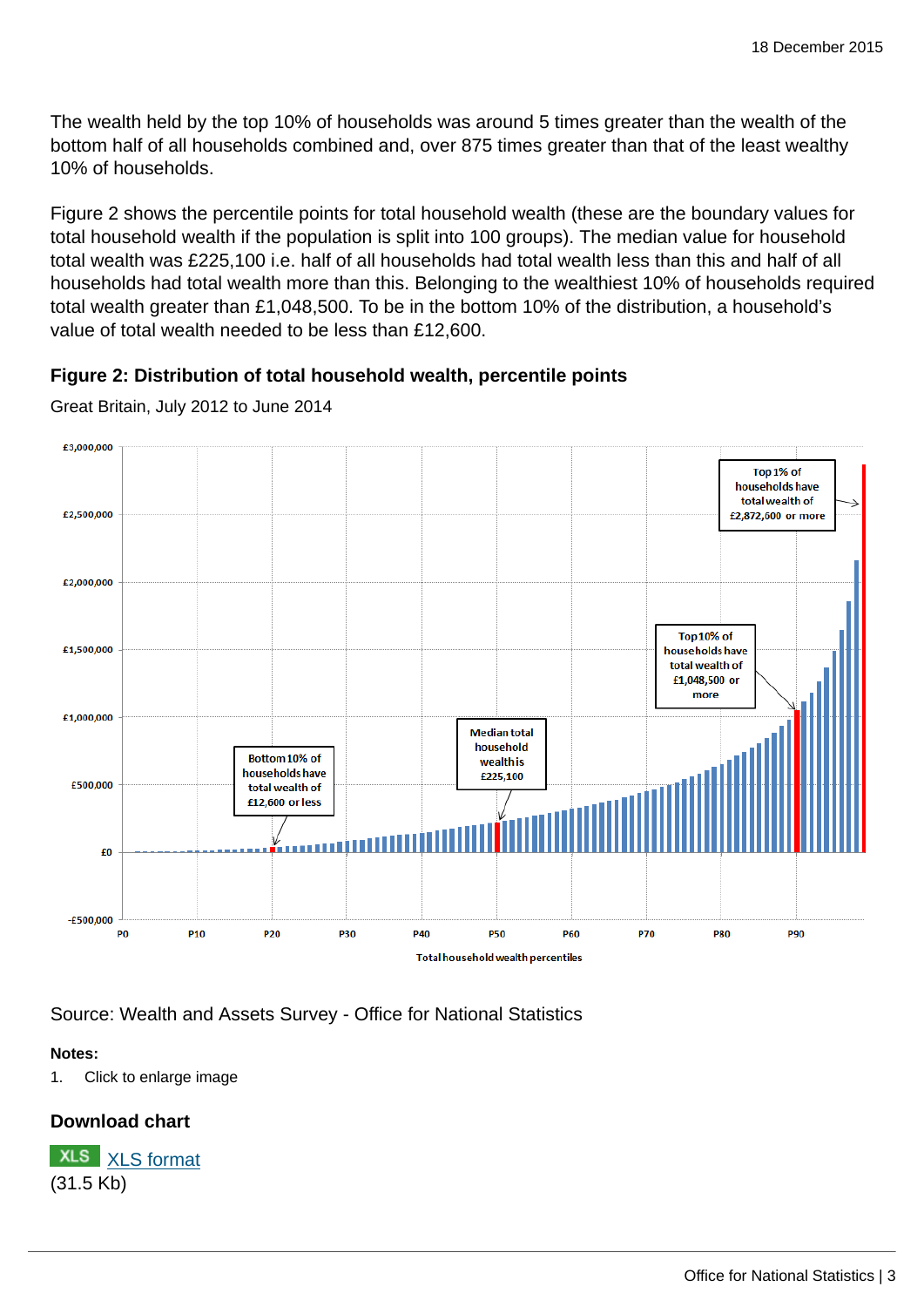There are many ways to consider wealth inequality, comparisons made here are just examples – further measures – Gini coefficients, Lorenz Curves, 80/20 ratios, comparison of all wealth deciles are all explored in the statistical bulletin accompanying this article.

#### **Change in total wealth**

In July 2012 to June 2014 aggregate total household wealth (including private pension wealth) of all private households in Great Britain was £11.1 trillion – an 18% increase from the previous period of July 2010 to June 2012. Much of this increase is due to the increase seen in private pension wealth $^1$ . Aggregate total household wealth (excluding private pension wealth) increased by 13%.

#### **Table 1: Household total wealth: Summary statistics**

Great Britain, July 2010 to June 2014

|                          |                               | <b>Great Britain</b>          |
|--------------------------|-------------------------------|-------------------------------|
|                          | <b>July 2012 to June 2014</b> | <b>July 2010 to June 2012</b> |
| Least wealthy: 1% to 50% |                               | 904                           |
|                          | 969                           |                               |
| Middle wealth: 51% -90%  | 5,177                         | 4,425                         |
| Wealthiest 10%           | 4,990                         | 4,115                         |
| <b>All Households</b>    | 11,134                        | 9,444                         |
| Median total wealth      | 225,090                       | 216,542                       |

**Table source:** Office for National Statistics

#### **Download table**

**XLS** [XLS format](http://www.ons.gov.uk:80/ons/rel/was/wealth-in-great-britain-wave-4/2012-2014/art-prt-table-1.xls) (19 Kb)

Whilst total wealth was seen to increase for each of the wealth bands shown, the disparity in the change was large. For the wealthiest 10% of households, aggregate total wealth increased by 21%; for households in the middle wealth band (51% to 90%) aggregate total wealth increased by 17%; whilst for the least wealthy 50% of households, aggregate total wealth increased by 7%. (Figure 3). Put another way the increase seen in the least wealthy 10% of households accounted for less than 1% of the 18% overall increase; the increase in the middle wealth band accounted for 8% of the 18% increase; and the increase seen in the top 10% of households accounted for over half of the 18% increase.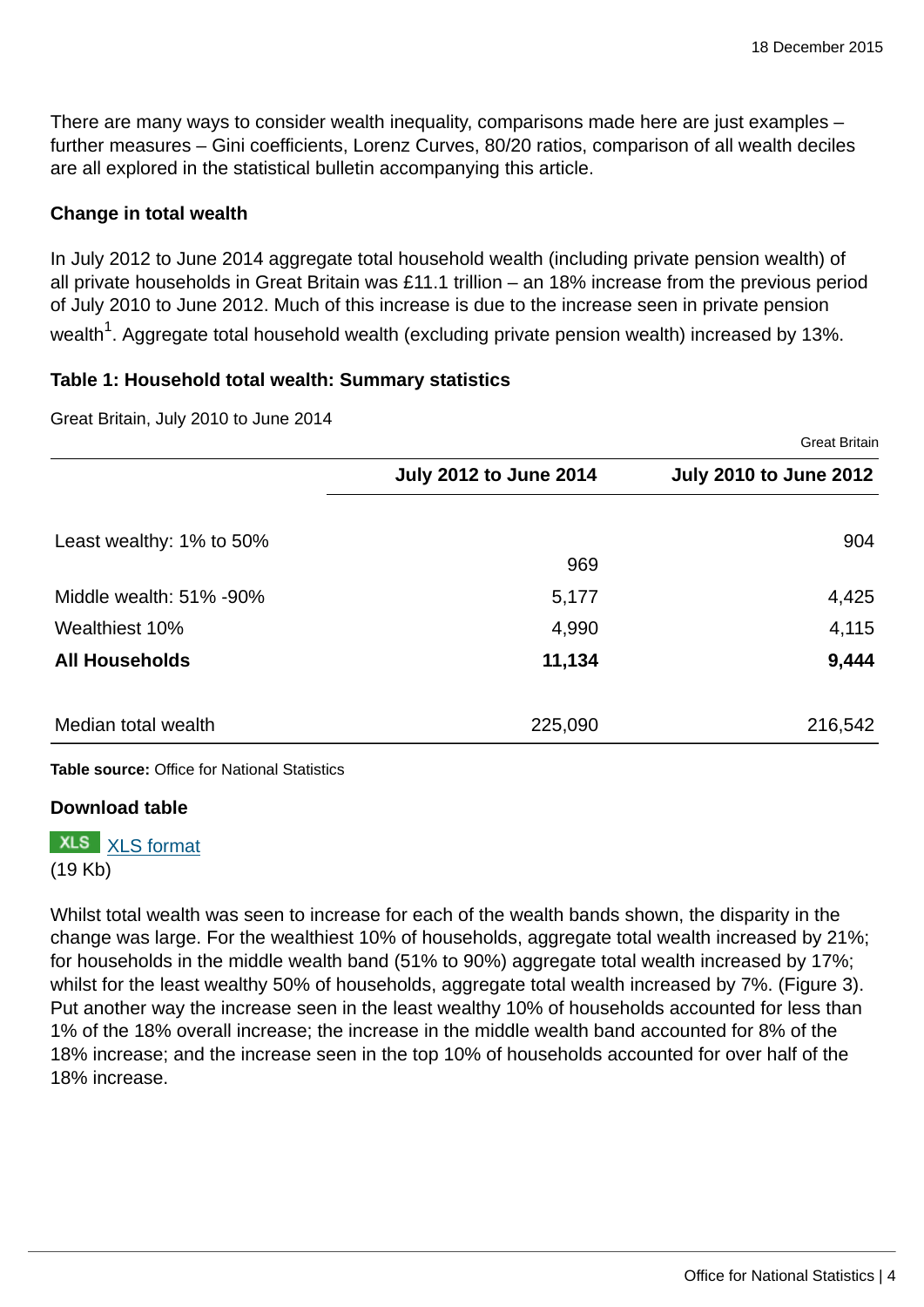## **Figure 3: Household total wealth: Summary statistics**

Great Britain: July 2010 to June 2014



Source: Wealth and Assets Survey - Office for National Statistics

#### **Download chart**

**XLS** [XLS format](http://www.ons.gov.uk:80/ons/rel/was/wealth-in-great-britain-wave-4/2012-2014/art-chd-3.xls) (18 Kb)

#### **Aggregate wealth by region**

Considering the 9 regions of England and the countries of Wales and Scotland, the South East had the highest percentage of 'wealthy' households. Of all the households in this particular region, 22% had a value of total wealth greater than £1,048,500; enough to belong to the wealthiest 10% of households in Great Britain. In comparison, only 2% of households in the North East and 4% of households in Wales held sufficient wealth to fall into the top wealth decile.

The regional distribution of wealth (in particular by wealth component and how it has changed over time) is considered in further detail in the statistical bulletin accompanying this article.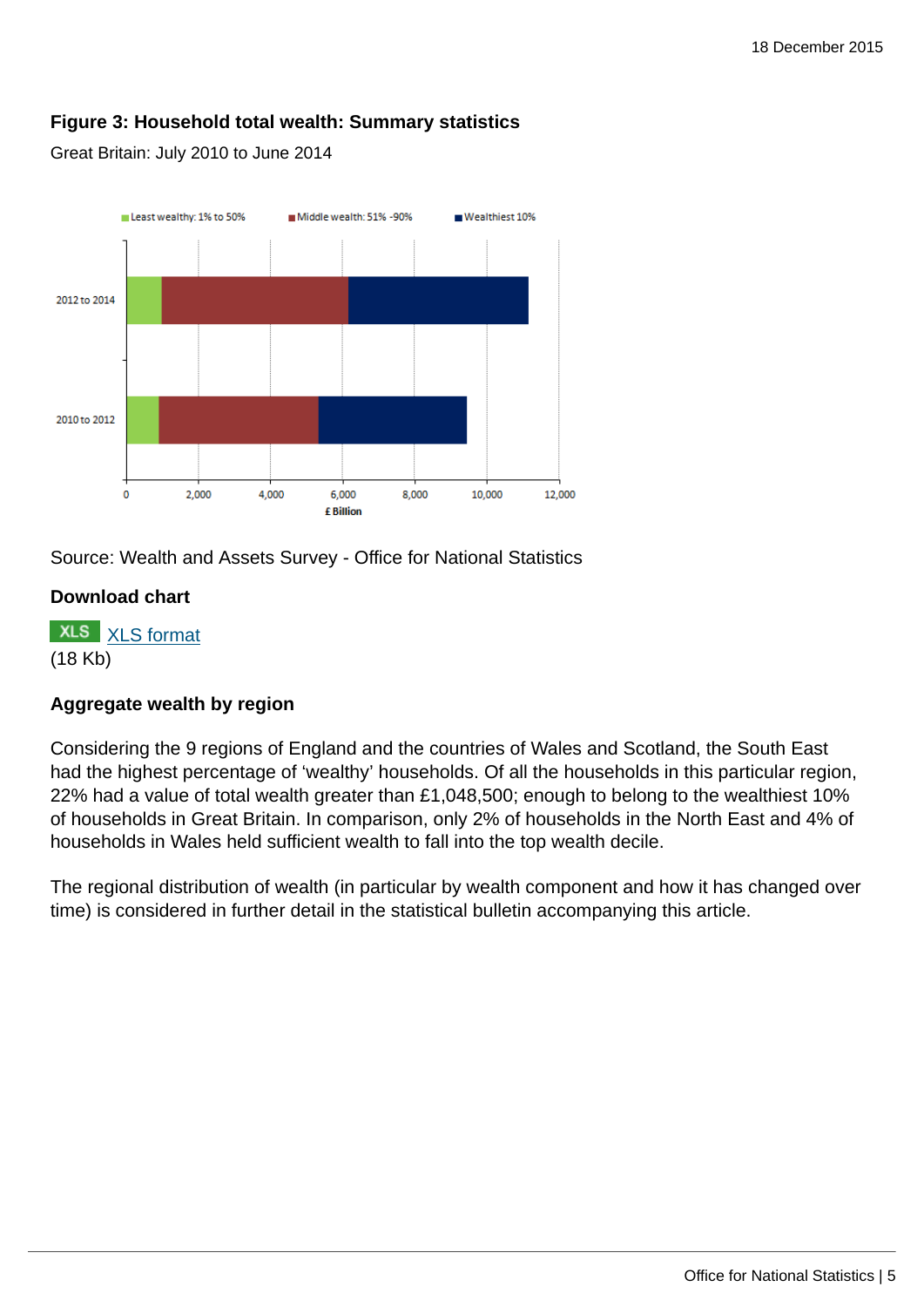## **Figure 4: Percentage of wealthy households by region**

#### Great Britain, July 2012 to June 2014



Source: Wealth and Assets Survey - Office for National Statistics

#### **Notes:**

1. Contains OS data © Crown copyright 2015

## **Download chart**

**XLS** [XLS format](http://www.ons.gov.uk:80/ons/rel/was/wealth-in-great-britain-wave-4/2012-2014/art-chd-4.xls) (26.5 Kb)

#### **The components of total wealth**

In July 2012 to June 2014 private pension wealth and net property wealth together account for over three quarters of aggregate total wealth of all private households in Great Britain (40% and 35%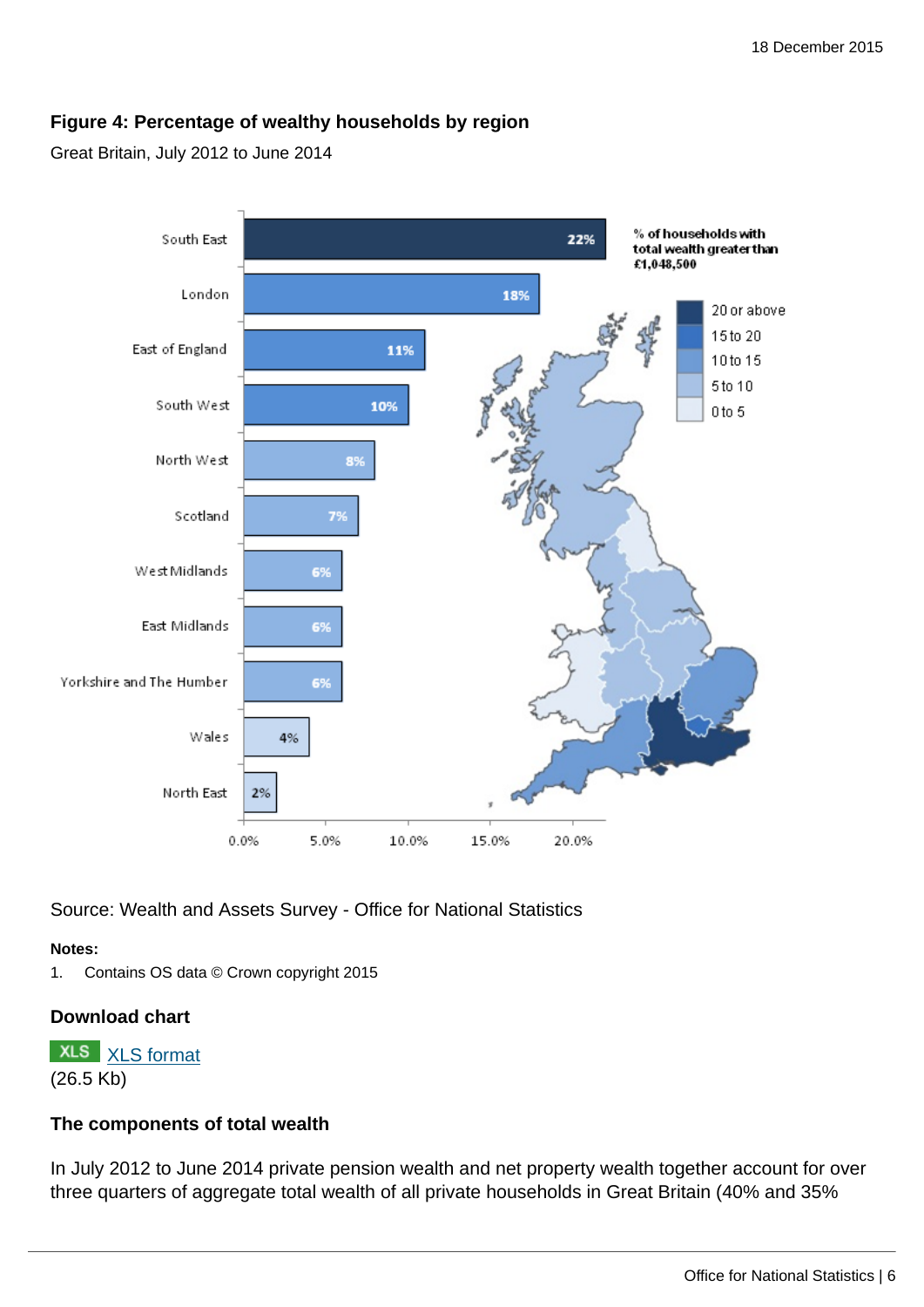respectively) with financial wealth accounting for just 14% and physical wealth just 10%. These proportions have changed over time with private pension wealth accounting for a higher proportion of aggregate total wealth (34%) in July 2006 to June 2008 (the earliest period for which data are available) and property wealth a smaller proportion (42%) in July 2006 to June 2008. Physical and financial wealth have shown much less change.

It should be noted however, the methods used for valuing some forms of private pension wealth (defined benefit (DB) type pensions) use external market factors applicable at the time of interview (annuity rates and discount factors), which themselves vary over time. This alone causes some of the large movements in the value of private pensions – and is discussed in detail in [Chapter 6:](http://www.ons.gov.uk:80/ons/rel/was/wealth-in-great-britain-wave-4/2012-2014/rpt-chapter-6.html) [Private pension wealth](http://www.ons.gov.uk:80/ons/rel/was/wealth-in-great-britain-wave-4/2012-2014/rpt-chapter-6.html) of the statistical bulletin accompanying this article.

#### **Table 2: Breakdown of aggregate total wealth, by components**

|                                                                                     |                                         |                                         |                                         | Percentage (%)                        |
|-------------------------------------------------------------------------------------|-----------------------------------------|-----------------------------------------|-----------------------------------------|---------------------------------------|
|                                                                                     | <b>July 2012 to</b><br><b>June 2014</b> | <b>July 2010 to</b><br><b>June 2012</b> | <b>July 2008 to</b><br><b>June 2010</b> | <b>July 2006 to</b><br>June 2008 $^1$ |
| <b>Property Wealth</b><br>(net)                                                     | 35                                      | 37                                      | 38                                      | 42                                    |
| <b>Financial Wealth</b><br>(net)                                                    | 14                                      | 14                                      | 12                                      | 12                                    |
| Physical Wealth <sup>1</sup>                                                        | 10                                      | 11                                      | 11                                      | 11                                    |
| <b>Private Pension</b><br>Wealth                                                    | 40                                      | 37                                      | 39                                      | 34                                    |
| <b>Total Wealth</b><br>(including Private                                           | 100                                     | 100                                     | 100                                     | 100                                   |
| Pension Wealth) <sup>1</sup>                                                        |                                         |                                         |                                         |                                       |
|                                                                                     | July 2012 to June<br>2014               | July 2010 to June<br>2012               | July 2008 to June<br>2010               | July 2006 to June<br>$2008^1$         |
| <b>Property Wealth</b><br>(net)                                                     | 59                                      | 60                                      | 62                                      | 64                                    |
| <b>Financial Wealth</b><br>(net)                                                    | 24                                      | 22                                      | 20                                      | 19                                    |
| Physical Wealth <sup>1</sup>                                                        | 17                                      | 18                                      | 19                                      | 17                                    |
| <b>Total Wealth</b><br>(excluding<br><b>Private Pension</b><br>Wealth) <sup>1</sup> | 100                                     | 100                                     | 100                                     | 100                                   |

Great Britain, July 2006 to June 2014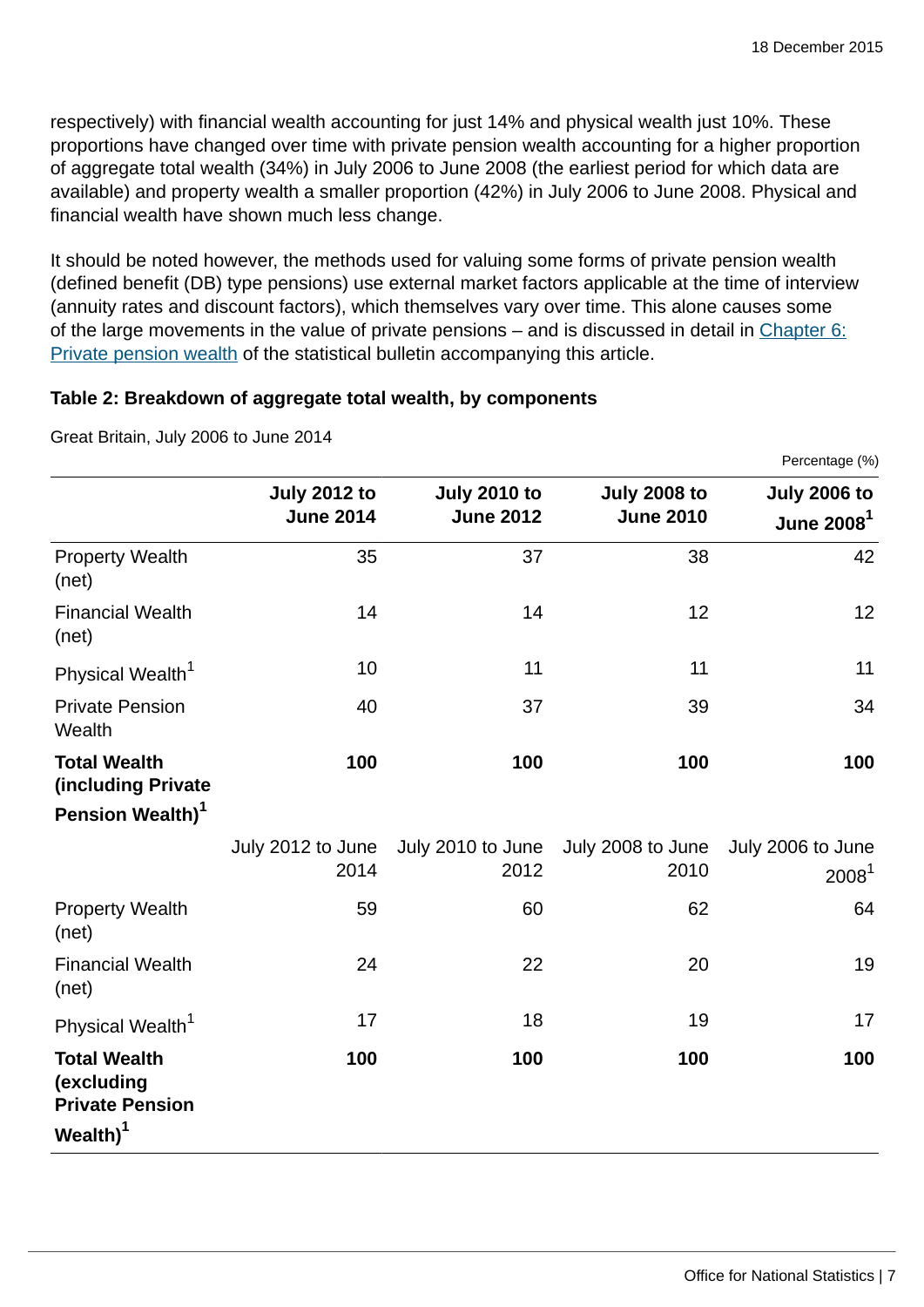**Table source:** Office for National Statistics

#### **Table notes:**

1. July 2006 to June 2008 estimates for physical and total wealth are based on half sample.

#### **Download table**

**XLS** [XLS format](http://www.ons.gov.uk:80/ons/rel/was/wealth-in-great-britain-wave-4/2012-2014/art-prt-table-2.xls) (20.5 Kb)

#### **Distribution of wealth by wealth components**

Of the total wealth held by those households in the top decile, over half (43%) comprised private pension wealth. Nearly all households in this top wealth decile had private pension wealth (98%) and the median value of private pension wealth for these households was £749,000. Private pension wealth contributed only 29% to the wealth held by the least wealthy half of households. More than 2 out of 5 households (43%) in the least wealthy half of the distribution had no private pension wealth at all and the median value of private pension wealth held by this group was £2,800.

The contribution of property wealth (net) to the combined total wealth of the top 10% of households was 31% with a median value of £420,000. Property wealth made the largest contribution to total wealth for the least wealthy half of households (34%) even though only 40% of households in this group owned any property.

Net financial wealth contributed 21% of overall wealth held by the wealthiest tenth of households; the median value of this wealth was £153,900. For the least wealthy half of households, net financial wealth accounted for 4% of the overall wealth held by this group with a median value of £400.

Physical wealth (the value of a household's possessions, valuables etc.) made a far greater contribution to the combined wealth holdings of the least wealthy half of households (33%) than to the most wealthy tenth of households (5%). Nevertheless, the median value of physical wealth was lower for those households in the bottom half of the distribution (£18,150) than those in the top tenth (£74,300).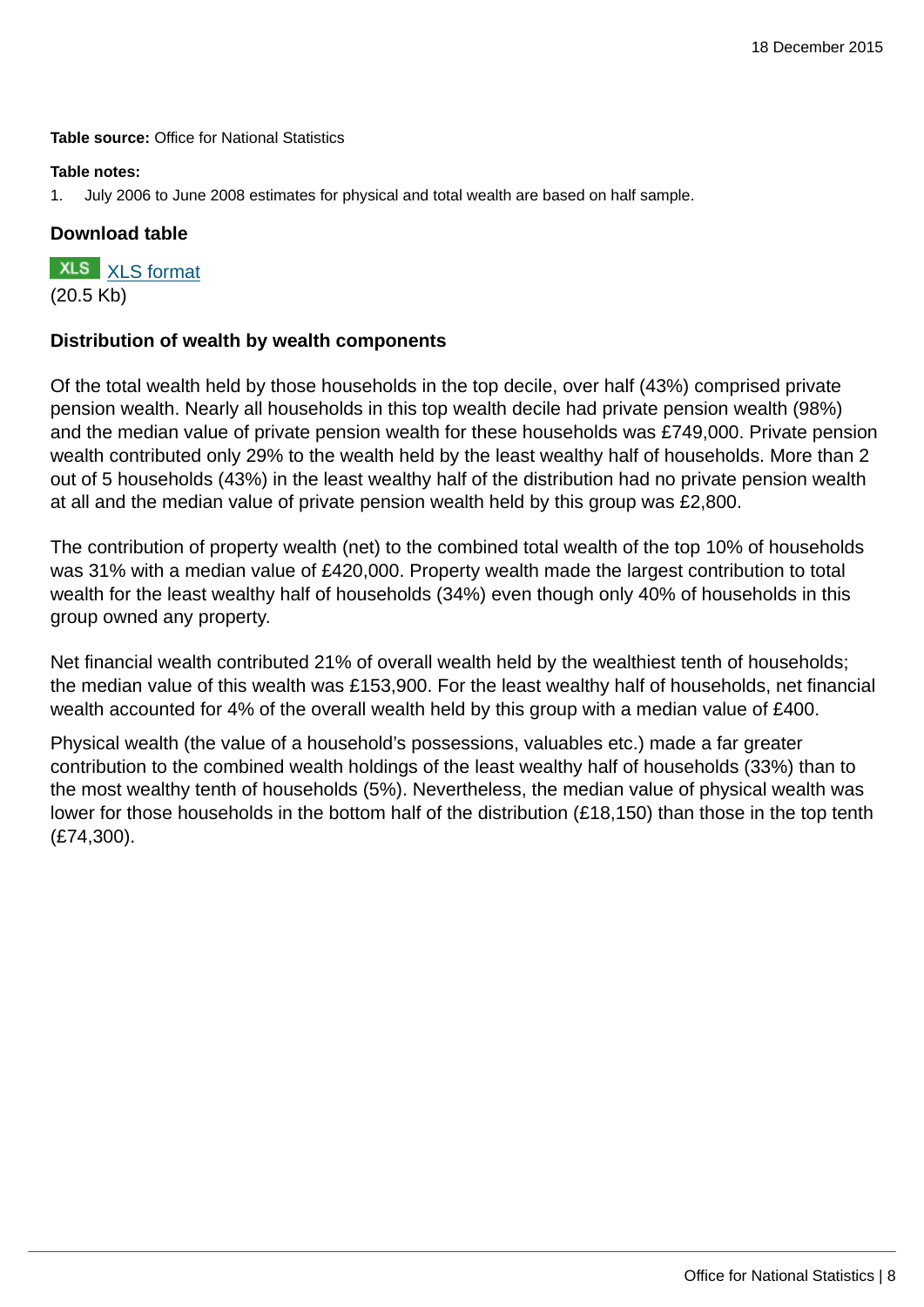## **Figure 5: Breakdown of household total wealth by components**

Great Britain, July 2012 to June 2014



Source: Wealth and Assets Survey - Office for National Statistics

#### **Notes:**

1. Click to enlarge image

#### **Download chart**

**XLS** [XLS format](http://www.ons.gov.uk:80/ons/rel/was/wealth-in-great-britain-wave-4/2012-2014/art-chd-5.xls) (18 Kb)

Table 3 shows how the relative distributions have changed over time. The changes in private

pension wealth $^2$  mask some of the other changes, but net property wealth has accounted for a smaller proportion of aggregate total wealth for the least wealthy 50% of households each two year survey period from 41% in July 2006 to June 2008 to 34% in July 2012 to June 2014.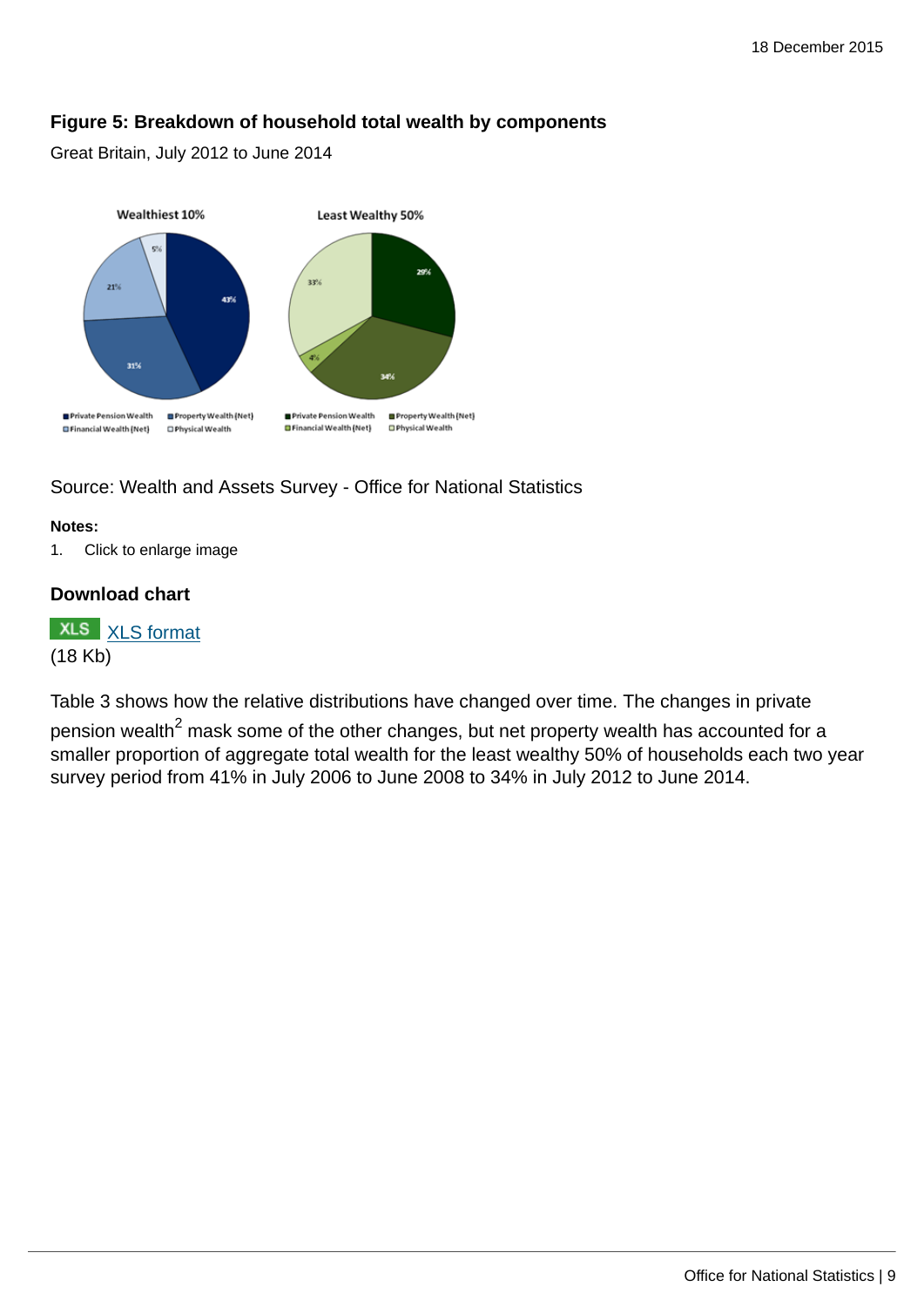Percentage (%)

## **Table 3: Comparison of the wealthiest 10% of households with the least wealthy 50% of households: aggregate total wealth by component, Great Britain,**

July 2006 to June 2014

|                                   |                           |                      |                           |                      |                           |                      |                           | $\sim$ 0.00 $\sim$ 0.00 $\sim$ 0.00 $\sim$ |
|-----------------------------------|---------------------------|----------------------|---------------------------|----------------------|---------------------------|----------------------|---------------------------|--------------------------------------------|
|                                   | July 2012 to June<br>2014 |                      | July 2010 to June<br>2012 |                      | July 2008 to June<br>2010 |                      | July 2006 to June<br>2008 |                                            |
|                                   | Top 10%                   | <b>Bottom</b><br>50% | Top 10%                   | <b>Bottom</b><br>50% | Top 10%                   | <b>Bottom</b><br>50% | Top 10%                   | <b>Bottom</b><br>50%                       |
| Private<br>Pension<br>Wealth      | 43                        | 29                   | 42                        | 30                   | 47                        | 25                   | 42                        | 21                                         |
| <b>Net</b><br>Property<br>Wealth  | 31                        | 34                   | 32                        | 37                   | 31                        | 38                   | 36                        | 41                                         |
| <b>Net</b><br>Financial<br>Wealth | 21                        | $\overline{4}$       | 20                        | 4                    | 15                        | $\overline{4}$       | 16                        | $\overline{4}$                             |
| Physical<br>Wealth                | 5                         | 33                   | $6\phantom{1}6$           | 29                   | 6                         | 33                   | $6\phantom{1}6$           | 34                                         |
| <b>Total</b><br><b>Wealth</b>     | 100                       | 100                  | 100                       | 100                  | 100                       | 100                  | 100                       | 100                                        |

**Table source:** Office for National Statistics

#### **Table notes:**

1. July 2006 to June 2008 estimates are based on half sample

#### **Download table**

**XLS** [XLS format](http://www.ons.gov.uk:80/ons/rel/was/wealth-in-great-britain-wave-4/2012-2014/art-prt-table-3.xls)

(21 Kb)

## **Some further comparisons of the wealthiest 10% of households and the least wealthy 50% of households**

In July 2012 to June 2014 (see [Table 7.6 \(3.31 Mb Excel sheet\)](http://www.ons.gov.uk:80/ons/rel/was/wealth-in-great-britain-wave-4/2012-2014/rft-table-7.xls) in Chapter 7):

- median household private pension wealth was £749,000 for households in wealthiest 10% compared to £2,800 for households in the least wealthy 50%
- median net property wealth was £420,000 for households in wealthiest 10% compared to £0 for households in the least wealthy 50%
- median net financial wealth was £154,000 for households in wealthiest 10% compared to £400 for households in the least wealthy 50%
- 96% of households in the wealthiest 10% owned at least one car compared to 58% for households in the least wealthy 50%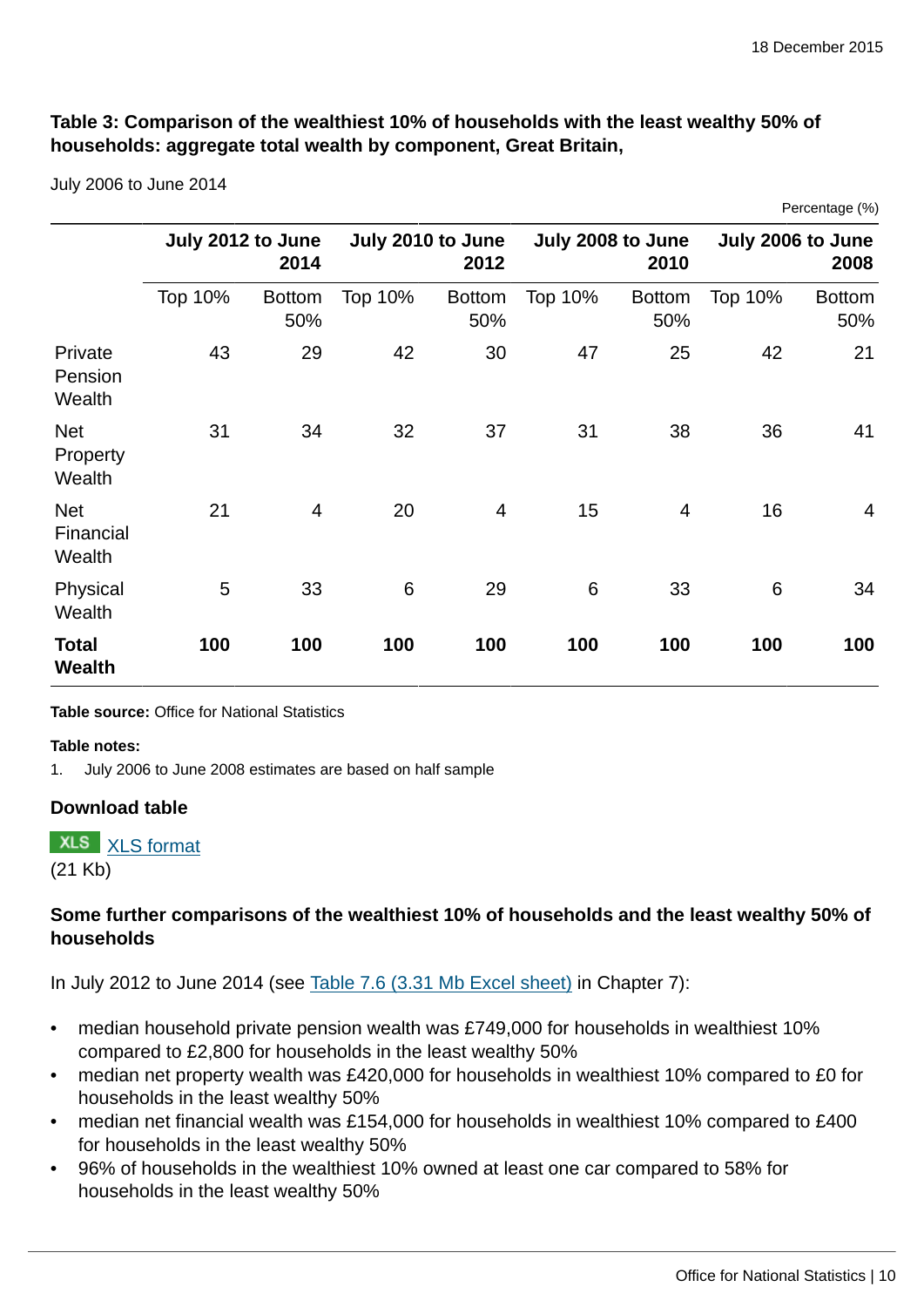#### **Notes**

- 1. The methodology used for calculating current and retained DB pension wealth and pensions in payment uses some external the financial assumptions which can have a large effect on the values obtained. See "About the data in this report" at the end of this article.
- 2. The methodology used for calculating current and retained DB pension wealth and pensions in payment uses some external the financial assumptions which can have a large effect on the values obtained. See "About the data in this report" at the end of this article.

## **Private pension wealth**

- The percentage of adults aged 16 and over who contributed to a private pension was 35% (little change from the 34% seen in the previous survey period of July 2010 to June 2012). (Table 6.1 In the bulletin)
- A much higher proportion of employees in the public sector (84% with median pension wealth of £61,600) belonged to a current occupational pension scheme than their counterparts in the private sector (42% with median pension wealth of £24,000). (Table 6.6 In the bulletin)

Table 4 shows the proportion of households with one or more people with each type of pension $^{\rm 1}$  and the median value of each type of pension (for households with those pensions).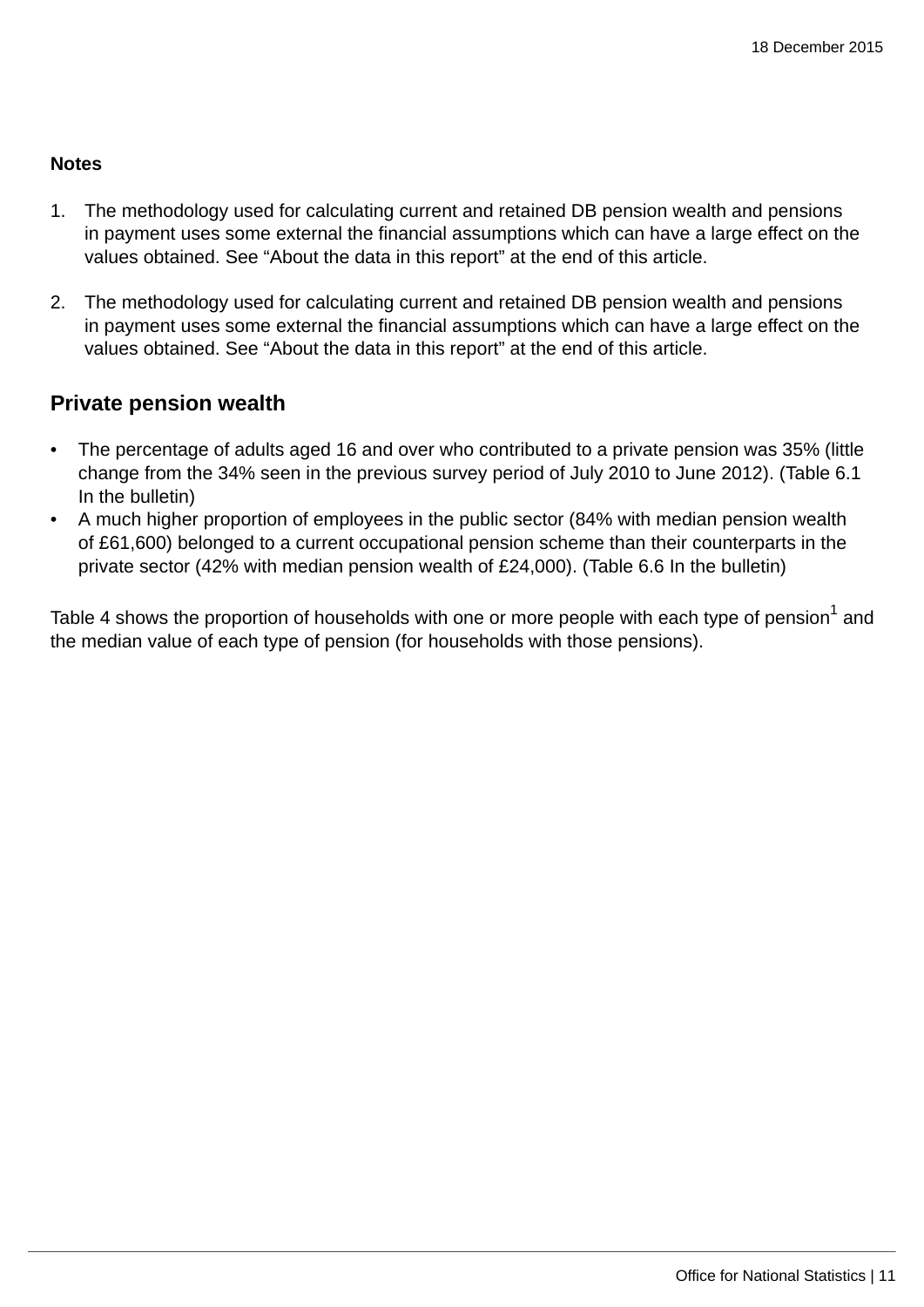## **Table 4: Proportion of households with wealth in private pensions and amount of wealth (£) held in such pensions, by type**

Great Britain, July 2006 to June 2014

|                                                                     |                |                               |                | £                             |
|---------------------------------------------------------------------|----------------|-------------------------------|----------------|-------------------------------|
|                                                                     |                | <b>July 2012 to June 2014</b> |                | <b>July 2010 to June 2012</b> |
|                                                                     | % with         | Median                        | % with         | Median                        |
| Current<br>occupational DB<br>pensions <sup>1</sup>                 | 28             | 85,500                        | 30             | 58,200                        |
| Current<br>occupational DC<br>pensions <sup>1</sup>                 | 16             | 11,000                        | 14             | 12,100                        |
| Personal<br>pensions <sup>1</sup>                                   | 15             | 21,000                        | 15             | 18,000                        |
| AVCs <sup>1</sup>                                                   | $\mathbf 1$    | 8,900                         | $\overline{2}$ | 11,000                        |
| Retained rights in<br>DB pensions <sup>1</sup>                      | 14             | 46,700                        | 18             | 26,300                        |
| Retained rights in<br>DC pensions <sup>1</sup>                      | 15             | 10,300                        | 16             | 12,100                        |
| Rights retained<br>in pensions for<br>drawdown <sup>1</sup>         | 0              | 120,000                       | 0              | 50,000                        |
| Pensions<br>expected from<br>former spouse/<br>partner <sup>1</sup> | $\overline{2}$ | 14,200                        | $\mathbf 1$    | 36,700                        |
| Pensions in<br>receipt <sup>1</sup>                                 | 30             | 146,900                       | 30             | 118,100                       |
| <b>Total pension</b><br>wealth <sup>1</sup>                         | N/A            | 97,300                        | N/A            | 80,500                        |
| <b>Total pension</b><br>wealth (whole<br>population) <sup>2</sup>   | 76             | 47,100                        | 76             | 39,700                        |
|                                                                     |                |                               |                |                               |

**Table source:** Office for National Statistics

#### **Table notes:**

1. Calculations for wealth estimates exclude those with zero pension wealth (i.e. only cover those with pensions).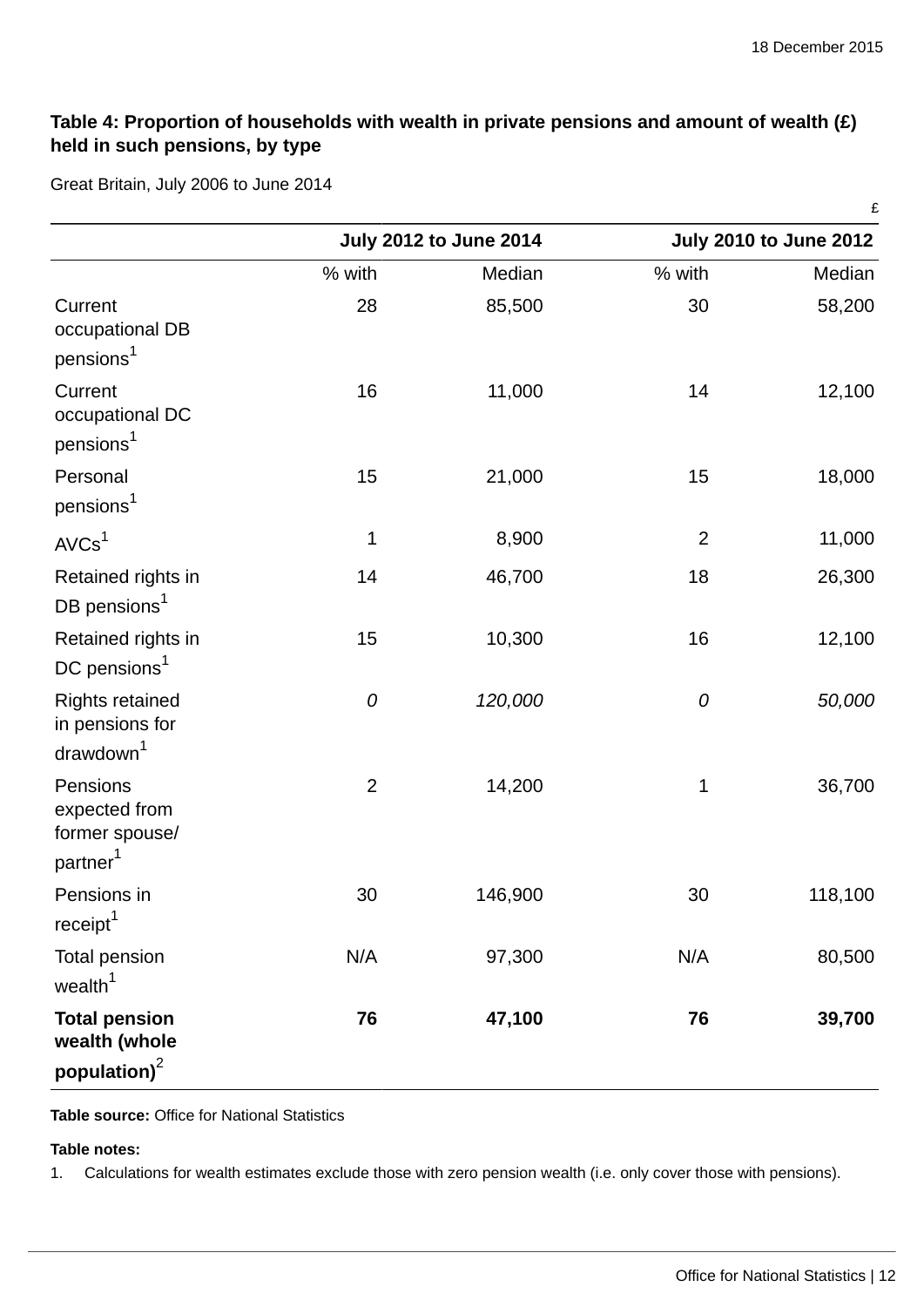- 2. The rows highlighted in bold and labelled 'Total pension wealth (whole population)' include those with zero pension wealth.
- 3. Although the methodology for calculating DB pension wealth has remained the same in all three waves, there have been changes in the financial assumptions.
- 4. Households can have wealth in more than one type of pension.
- 5. Figures in italics are based on 30 or more unweighted cases but less than 50 such data should be treated with some caution.
- 6. N/A -Not Applicable

#### **Download table**

# **XLS** [XLS format](http://www.ons.gov.uk:80/ons/rel/was/wealth-in-great-britain-wave-4/2012-2014/art-prt-table-4.xls)

(23.5 Kb)

About a quarter of households in Great Britain had no private pension wealth in July 2012 to June 2014 and in the earlier two periods, highlighting an unequal distribution of private pension wealth.

In July 2012 to June 2014, 28% of households in Great Britain had wealth in current occupational DB pensions (median wealth £85,500) with a similar proportion (30%) having pensions in payment (median wealth £146,900).

#### **Aggregate household private pension wealth**

Table 5 presents a breakdown of aggregate private pension wealth of households in Great Britain by the overall pension wealth components.

#### **Table 5: Breakdown of aggregate household private pension wealth, by components**

|                           |                                  |                                   |                                     | 1.11111                                                |
|---------------------------|----------------------------------|-----------------------------------|-------------------------------------|--------------------------------------------------------|
|                           | <b>Current pension</b><br>wealth | <b>Retained</b><br>pension wealth | <b>Pension in</b><br>payment wealth | Aggregate<br>private pension<br>wealth $^{\mathtt{1}}$ |
| July 2012 to June<br>2014 | 1,727                            | 555                               | 2,177                               | 4,459                                                  |
| July 2010 to June<br>2012 | 1,414                            | 460                               | 1,655                               | 3,530                                                  |
| July 2008 to June<br>2010 | 1,296                            | 491                               | 1,672                               | 3,459                                                  |
| July 2006 to June<br>2008 |                                  |                                   |                                     | 2,886                                                  |

Great Britain, July 2006 to June 2014

**Table source:** Office for National Statistics

#### **Table notes:**

1. Current pension wealth comprises current occupational DB and DC pensions, and current personal pensions (including group personal/stakeholder pensions).

£ Billion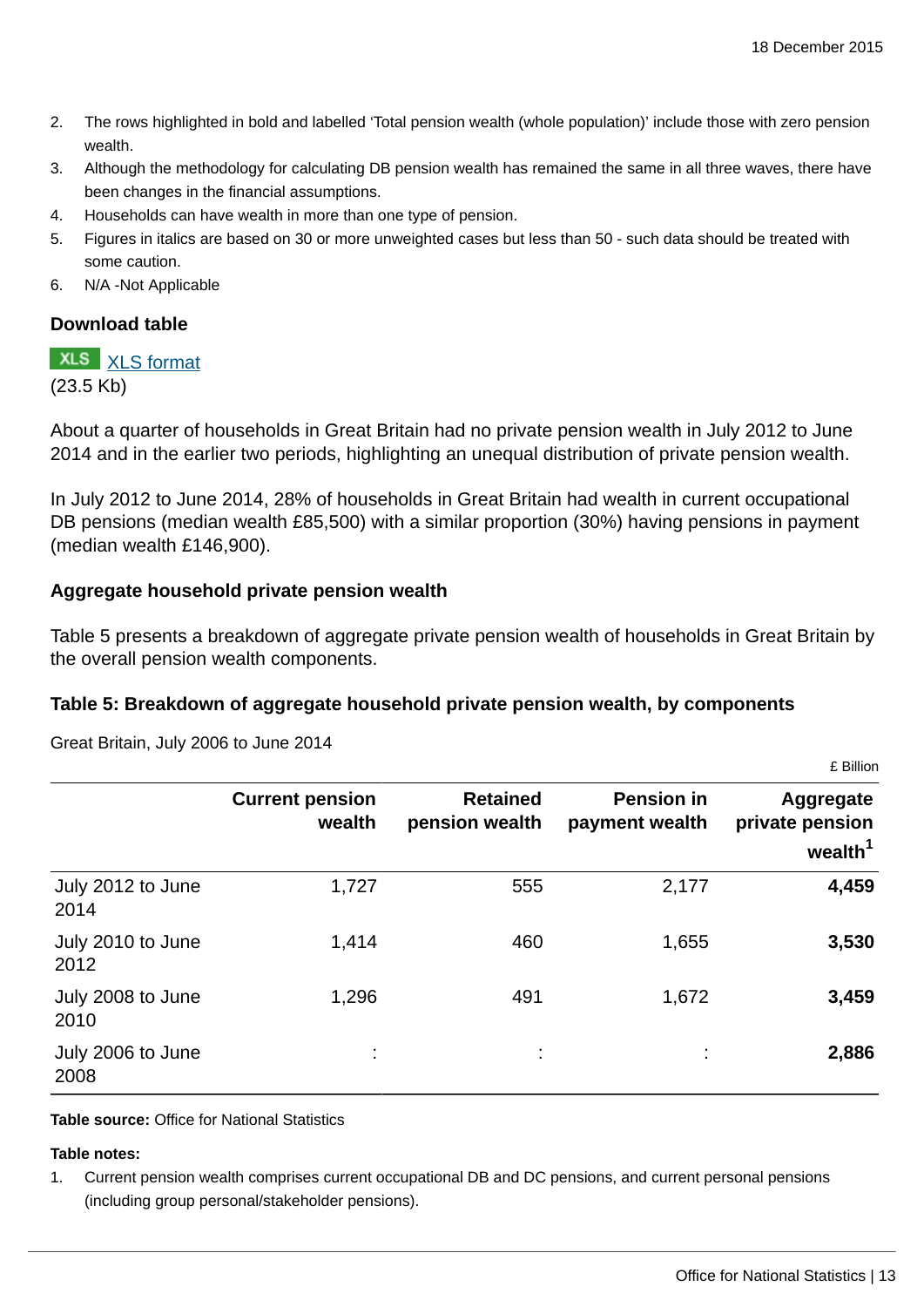- 2. Retained pension wealth comprises retained occupational DB pensions, retained DC (both occupational and personal) pensions and retained pensions for drawdown.
- 3. Pension in payment wealth comprises private pensions from which individuals were receiving an income (including spouse pensions).
- 4. Although the methodology for calculating current and retained DB pension wealth and pensions in payment has remained the same between the two waves, there have been changes in the financial assumptions. These are detailed in the pension wealth methodology annex.
- 5. July 2006 to June 2008 data excluded as aggregate private pension wealth during this period does not equal the sum of current, retained and pension in payment wealth due to the presence of imputed values in the Wave 1 dataset for aggregate private pension wealth only.
- 6. : data is not available.

#### **Download table**

**XLS** [XLS format](http://www.ons.gov.uk:80/ons/rel/was/wealth-in-great-britain-wave-4/2012-2014/art-prt-table-5.xls) (21.5 Kb)

Table 5 shows that aggregate private pension wealth in Great Britain increased from £2.9 trillion in July 2006 to June 2008 to £4.5 trillion in July 2012 to June 2014. The increase is mainly explained by the increases in Pension in payment wealth and current pension wealth. In July 2012 to June 2014, 12% of the aggregate private pension wealth related to retained pension wealth with 49% due to pension in payment wealth and 39% due to current pension wealth.

#### **Notes**

1. The methodology used for calculating current and retained DB pension wealth and pensions in payment uses some external the financial assumptions which can have a large effect on the values obtained. See "About the data in this report" at the end of this article.

## **Property wealth**

Gross property wealth is made up of the self reported value of a households' main residence if owned by any individuals in the household, plus the value of any other land or property any individuals in the household own either in the UK or overseas. Mortgage debt comprises any mortgages or loans secured on any properties owned by any individuals in a household. Net property wealth is gross property wealth minus mortgage debt.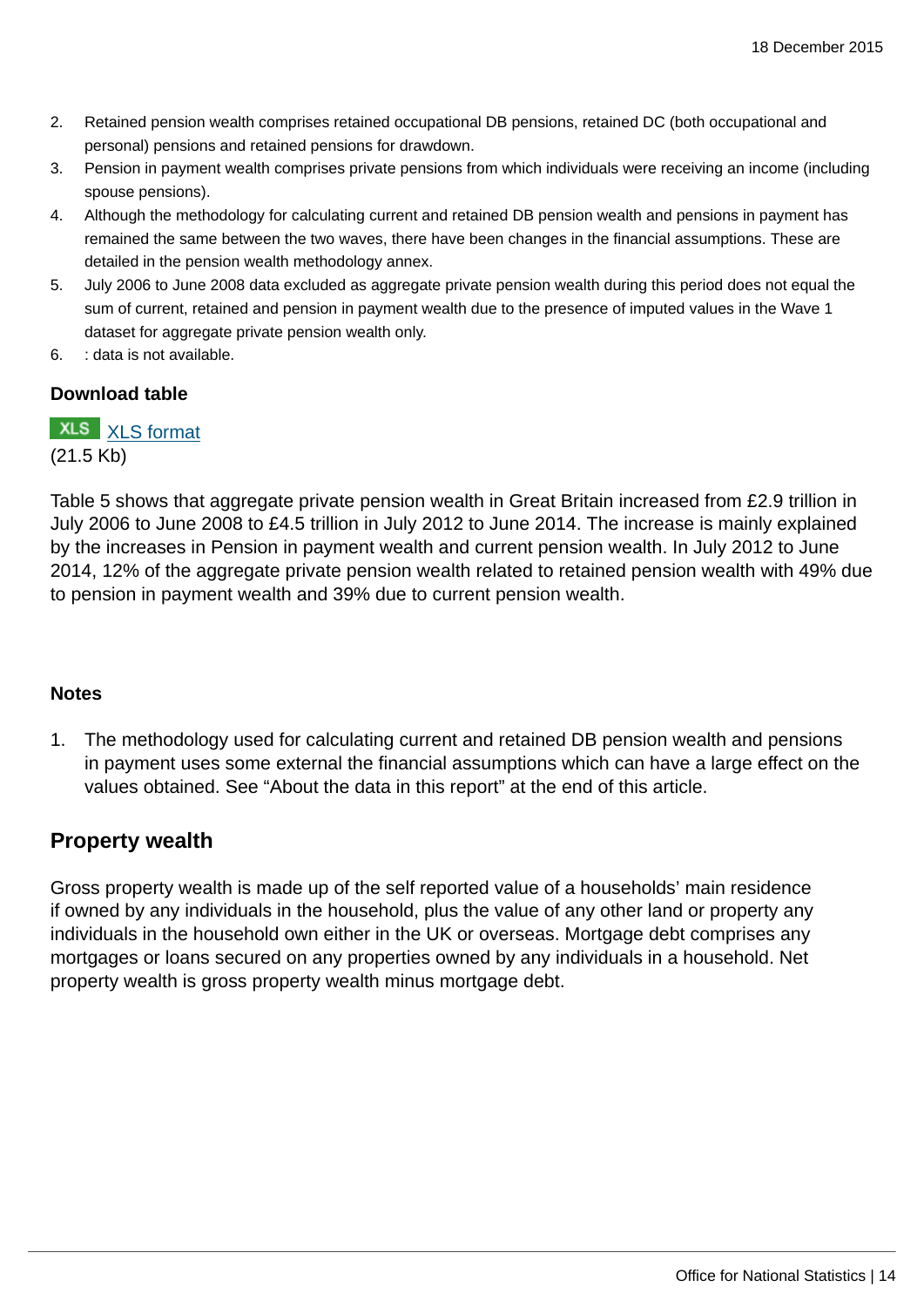Croot Pritoin

#### **Table 6: Household property wealth: Summary statistics, Great Britain**

July 2006 to June 2014

|                                                                 |                                         |                                         |                                         | ייייייייייייייייי                       |
|-----------------------------------------------------------------|-----------------------------------------|-----------------------------------------|-----------------------------------------|-----------------------------------------|
|                                                                 | <b>July 2012 to</b><br><b>June 2014</b> | <b>July 2010 to</b><br><b>June 2012</b> | <b>July 2008 to</b><br><b>June 2010</b> | <b>July 2006 to</b><br><b>June 2008</b> |
|                                                                 |                                         |                                         |                                         | £ Billion                               |
| Aggregate<br>household gross<br>property wealth                 | 4,984                                   | 4,541                                   | 4,359                                   | 4,492                                   |
| Aggregate<br>mortgage debt                                      | 1,057                                   | 1,012                                   | 980                                     | 960                                     |
| Aggregate<br>household net<br>property wealth                   | 3,927                                   | 3,528                                   | 3,379                                   | 3,532                                   |
|                                                                 |                                         |                                         |                                         | £                                       |
| Median household<br>net property<br>wealth (property<br>owners) | 153,000                                 | 150,000                                 | 148,000                                 | 150,000                                 |
| Median net<br>property wealth all<br>households                 | 85,000                                  | 90,000                                  | 90,000                                  | 95,000                                  |

**Table source:** Office for National Statistics

#### **Download table**

**XLS** [XLS format](http://www.ons.gov.uk:80/ons/rel/was/wealth-in-great-britain-wave-4/2012-2014/art-prt-table-6.xls)

(19.5 Kb)

Aggregate net property wealth in Great Britain increased by 11% between July 2010 to June 2012 and July 2012 to June 2014. This was made up of:

- aggregate gross property wealth of all private households was £4,984 billion (an increase of 10% compared with July 2010 to June 2012)
- aggregate mortgage debt was £1,057 billion (an increase of 4% compared with July 2010 to June 2012)

Half of all households who owned property had net property wealth of £153,000 or more (compared to £150,000 in July 2010 to June 2012). Including households who rent their main residence (and did not own any other land or property – 32% of all households), reduces the median value to £85,000.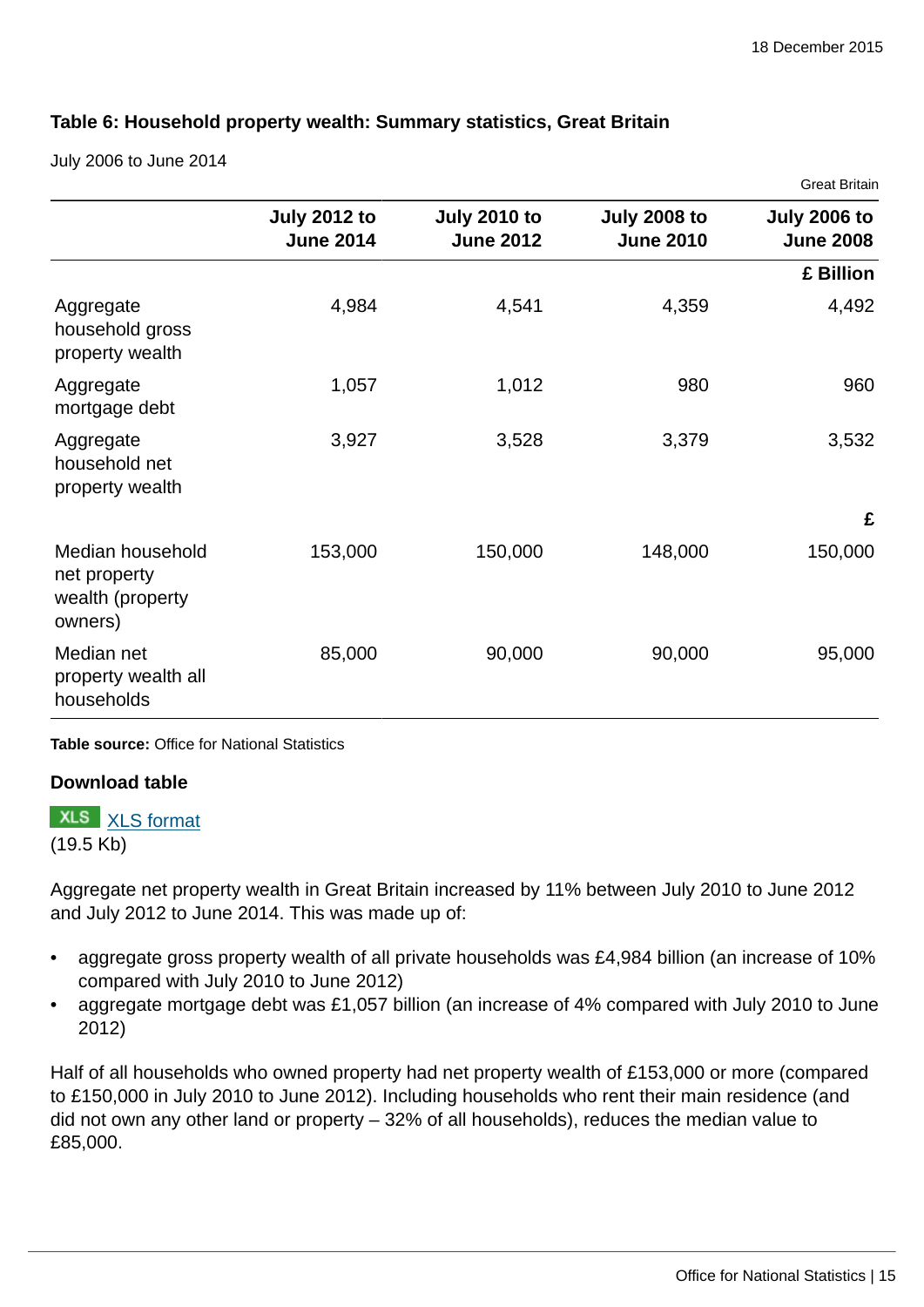# **Financial wealth**

Aggregate net financial wealth for all private households in Great Britain was £1.6 trillion - a 22% increase over the same figure for July 2010 to June 2012. This was driven mainly by an increase in the value of financial assets as opposed to a decrease in financial liabilities.

#### **Table 7: Total household financial wealth, summary statistics**

Great Britain, July 2006 to June 2014

|                                                  | <b>July 2012 to</b><br><b>June 2014</b> | <b>July 2010 to</b><br><b>June 2012</b> | <b>July 2008 to</b><br><b>June 2010</b> | <b>July 2006 to</b><br><b>June 2008</b> |
|--------------------------------------------------|-----------------------------------------|-----------------------------------------|-----------------------------------------|-----------------------------------------|
|                                                  |                                         |                                         |                                         | £ Billion                               |
| Aggregate<br>household gross<br>financial wealth | 1,698                                   | 1,409                                   | 1,186                                   | 1,131                                   |
| Aggregate<br>household<br>financial liabilities  | 101                                     | 105                                     | 95                                      | 88                                      |
| Aggregate<br>household net<br>financial wealth   | 1,596                                   | 1,305                                   | 1,091                                   | 1,043                                   |
|                                                  |                                         |                                         |                                         | £                                       |
| Median household<br>net financial<br>wealth      | 5,900                                   | 5,800                                   | 6,400                                   | 5,700                                   |

**Table source:** Office for National Statistics

#### **Download table**

**XLS** [XLS format](http://www.ons.gov.uk:80/ons/rel/was/wealth-in-great-britain-wave-4/2012-2014/art-prt-table-7.xls) (19 Kb)

Any one of these statistics, taken on its own, could not be said to show an improvement in household debt. However, when combined they do provide some support for this conclusion. Figure 6 below also indicates an improvement. Whilst there was no change in the percentage of individuals reporting their debt a heavy burden between July 2010 to June 2012 and July 2012 to June 2014, there was a slight decrease in the percentage reporting their debt somewhat of a burden and a slight increase in the percentage reporting their debt as not a problem at all [\(Table 7.6 \(3.31 Mb Excel](http://www.ons.gov.uk:80/ons/rel/was/wealth-in-great-britain-wave-4/2012-2014/rft-table-7.xls) [sheet\)](http://www.ons.gov.uk:80/ons/rel/was/wealth-in-great-britain-wave-4/2012-2014/rft-table-7.xls) in Chapter 7).

#### **Debt burden**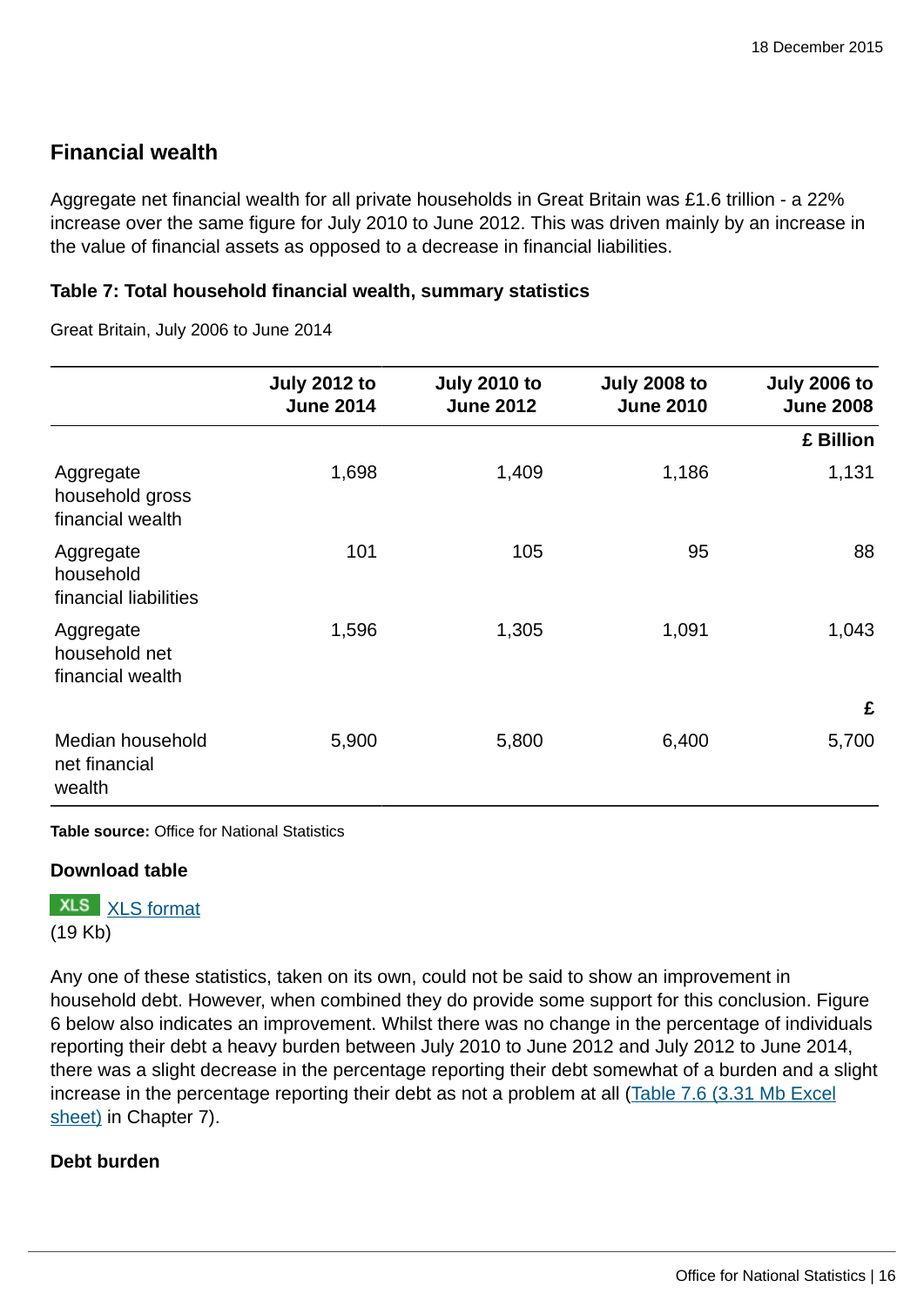A number of indicators suggest that household non-mortgage debt had improved a little between July 2010 to June 2012 and July 2012 to June 2014:

- aggregate household financial liabilities for all private households in Great Britain was estimated to be £101 billion – slightly lower than the £105 billion figure of July 2010 to June 2012. (Table 7)
- the percentage of households with financial liabilities fell from 51% in July 2010 to June 2012 to 48% in July 2012 to June 2014 (Table 5.13)
- the percentage of individuals with financial liabilities fell from 31% in July 2010 to June 2012 to 29% in July 2012 to June 2014
- the median value of household financial liabilities fell from £3,500 in July 2010 to June 2012 to £3,400 in July 2012 to June 2014 (Table 5.13)

Whilst no one of these statistics could be said to show an improvement in household debt, Figure 6 below also indicates an improvement. Whilst there was no change in the percentage of individuals reporting their debt a heavy burden between July 2010 to June 2012 and July 2012 to June 2014, there was a slight decrease in the percentage reporting their debt somewhat of a burden and a slight increase in the percentage reporting their debt as not a problem at all.

## **Figure 6: Self reported burden of financial debt**



Great Britain, July 2010 to June 2014

Source: Wealth and Assets Survey - Office for National Statistics

#### **Download chart**

**XLS** [XLS format](http://www.ons.gov.uk:80/ons/rel/was/wealth-in-great-britain-wave-4/2012-2014/art-chd-6.xls) (19 Kb)

Figure 7 below demonstrates the disparity between those individuals living in households in the highest wealth decile and the lower wealth deciles when asked whether they have any financial liabilities and, if so, when asked if their financial debts were a burden.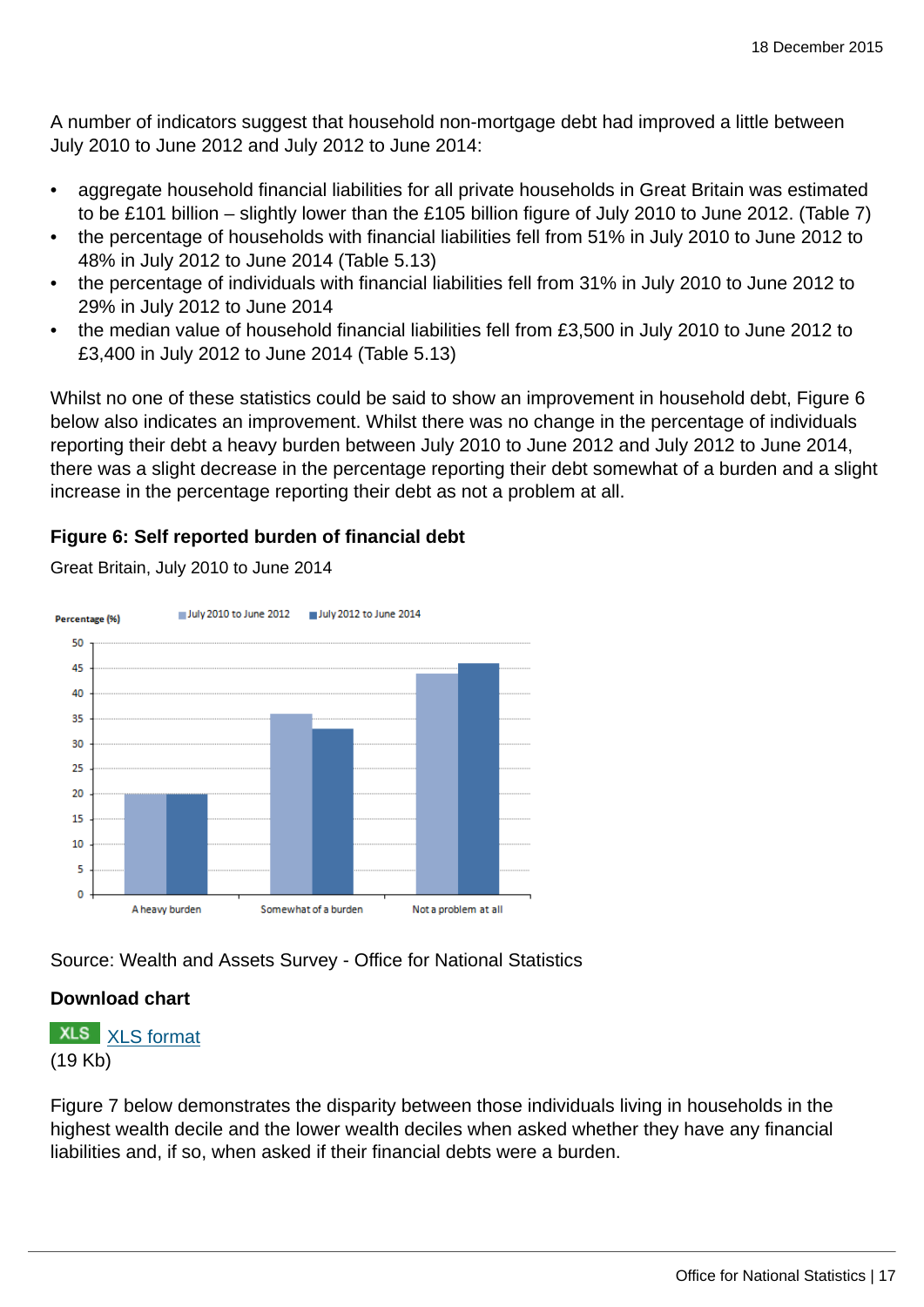In July 2012 to June 2014, 65% of individuals living in households in the lowest total wealth decile had no financial liabilities. This generally increased as the wealth deciles increased – with 83% of individuals living in households in the top wealth decile reporting no financial liabilities. For those with financial debts, those in the higher wealth deciles were a lot less likely to report debt a burden compared to those in the lower wealth deciles: for individuals living in the bottom wealth decile 14% reported they were in financial debt and that they felt the debt "a heavy burden" - this compares to just 1% of individuals living in top wealth decile households. This is explored further in Chapter 7: Extended Analyses of the statistical bulletin accompanying this report.

#### **Figure 7: Financial debt burden by household total wealth decile**

Great Britain, July 2012 to June 2014



Source: Wealth and Assets Survey - Office for National Statistics

#### **Download chart**

**XLS** [XLS format](http://www.ons.gov.uk:80/ons/rel/was/wealth-in-great-britain-wave-4/2012-2014/art-chd-7.xls) (21 Kb)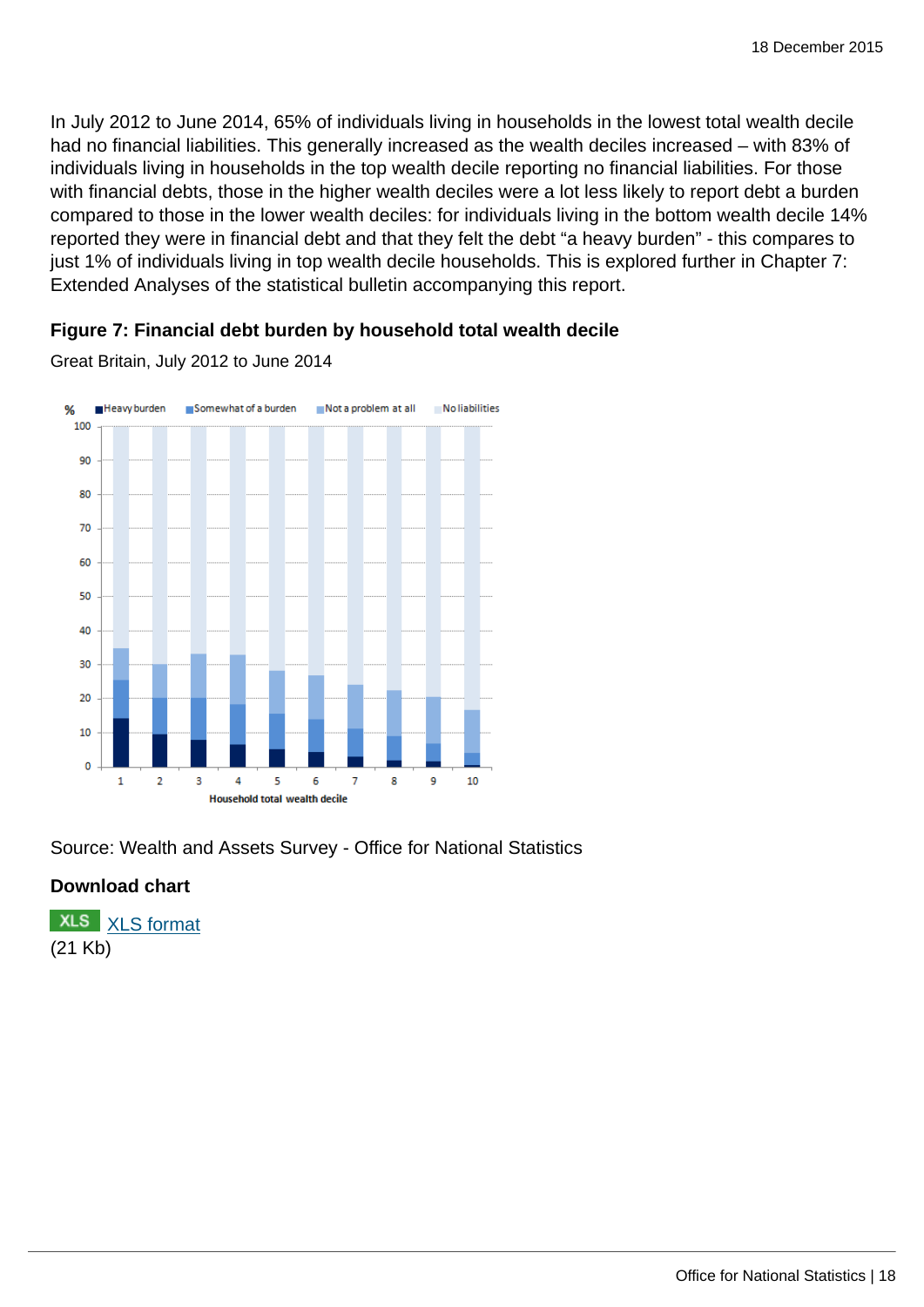## **Table 8: Individuals by age, by household net financial wealth**

Great Britain, July 2014

|                       |                        |                |               |         |         |                  |                |                                                 | Percentage (%) |
|-----------------------|------------------------|----------------|---------------|---------|---------|------------------|----------------|-------------------------------------------------|----------------|
|                       | <b>Less</b><br>than £0 | £0<br>but <    | £500<br>but < | £5,000  |         |                  |                | but < £12,500 £25,000 £50,000 £100,000 useholds | All            |
|                       |                        | £500           | £5,000        | £12,500 | but <   | but <            | but <          | or                                              |                |
|                       |                        |                |               |         | £25,000 | £50,000 £100,000 |                | more                                            |                |
| Under<br>16           | 34                     | 8              | 21            | 10      | 8       | 7                | 5              | $\overline{7}$                                  | 100            |
| 16-24                 | 34                     | 9              | 15            | 9       | 8       | 9                | 7              | 9                                               | 100            |
| 25-34                 | 37                     | 6              | 19            | 11      | 8       | 7                | 5              | 6                                               | 100            |
| 35-44                 | 31                     | $\overline{7}$ | 17            | 12      | 9       | 9                | $\overline{7}$ | 8                                               | 100            |
| 45-54                 | 26                     | $\overline{7}$ | 14            | 10      | 9       | 11               | 10             | 13                                              | 100            |
| 55-64                 | 17                     | 6              | 11            | 9       | 10      | 12               | 13             | 22                                              | 100            |
| $65+$                 | 6                      | 6              | 15            | 12      | 11      | 13               | 14             | 23                                              | 100            |
| All<br><b>Persons</b> | 26                     | 7              | 16            | 11      | 9       | 9                | 8              | 13                                              | 100            |

**Table source:** Office for National Statistics

#### **Download table**

**XLS** [XLS format](http://www.ons.gov.uk:80/ons/rel/was/wealth-in-great-britain-wave-4/2012-2014/art-prt-table--8.xls)

(20.5 Kb)

Table 8 shows the distribution of individuals by the net financial wealth of the household in which they live. Over a quarter (26%) of individuals live in households with negative net financial wealth (i.e. their financial debts – e.g. credit cards, overdrafts, loans etc. - are greater than their financial assets – e.g. money in the bank, savings, investments.)

Younger people are more likely to live in households with negative net financial wealth, with over a third of children under the age of 16, and young people aged between 16 of 34 living in such households. Like other forms of wealth, financial assets appear to be accumulated as people get older (with the largest percentage of those aged 65 and over living in households with net financial wealth of £100,000 or more). For young people, in particular children, it is the wealth of their parents that is being reported here rather than their personal financial wealth. For young adults this will be a mixture of those still living with their parents and those starting out in life with few financial assets.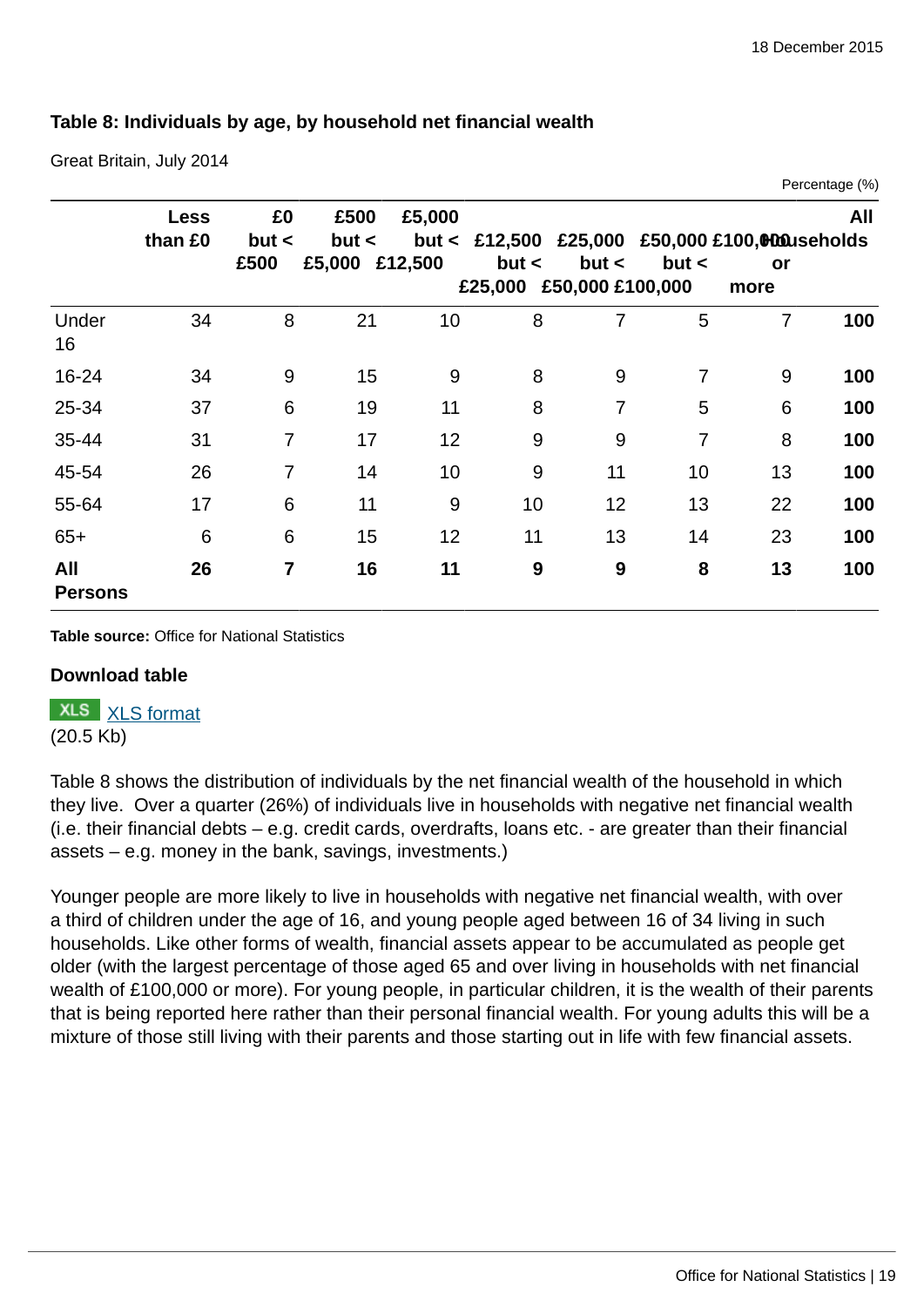# **Physical wealth**

#### **Table 9: Total household physical wealth, summary statistics**

Great Britain, July 2006 to June 2014

|                                           | <b>July 2012 to</b><br><b>June 2014</b> | <b>July 2010 to</b><br><b>June 2012</b> | <b>July 2008 to</b><br><b>June 2010</b> | <b>July 2006 to</b><br>June $20081$ |
|-------------------------------------------|-----------------------------------------|-----------------------------------------|-----------------------------------------|-------------------------------------|
|                                           |                                         |                                         |                                         | £ Billion                           |
| Aggregate<br>household<br>physical wealth | 1,150                                   | 1,080                                   | 1,016                                   | 961                                 |
|                                           |                                         |                                         |                                         | £                                   |
| Mean household<br>physical wealth         | 45,000                                  | 44,600                                  | 41,100                                  | 39,100                              |

**Table source:** Office for National Statistics

#### **Table notes:**

- 1. July 2006 to June 2008 estimates are based on a half sample and multiplied by a factor of 1.76845.
- 2. Only mean values are given. This is due to the way in which the data is collected.

#### **Download table**

**XLS** [XLS format](http://www.ons.gov.uk:80/ons/rel/was/wealth-in-great-britain-wave-4/2012-2014/art-prt-table-9.xls)

(20 Kb)

- aggregate physical wealth for all households in Great Britain rose by £70 billion to £1,150 billion in current prices between July 2010 to June 2012 and July 2012 to June 2014, an increase of 7%
- mean household physical wealth stood at £45,000, similar to the level in July 2010 to June 2012 (£44,600)
- more than three-quarters of aggregate physical wealth (78%) comprised household goods and contents in a household's main residences
- personalised number plates were owned by 7% of households and had a total value of £2 billion. (Table 4.9 in the bulletin reference tables)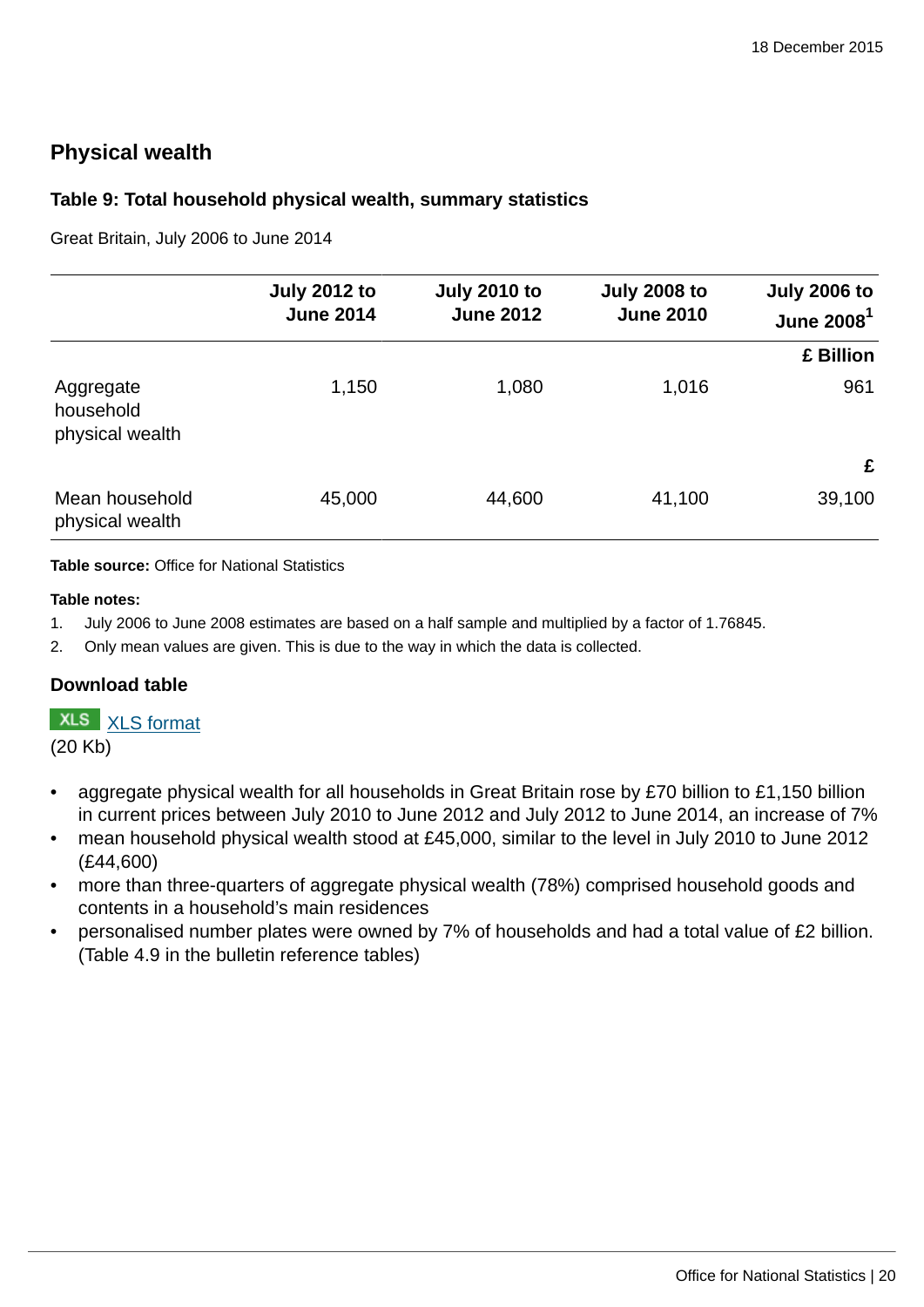## **Figure 8: Breakdown of aggregate household physical wealth**

Great Britain, July 2012 to June 2014



Source: Wealth and Assets Survey - Office for National Statistics

# **Download chart**

**XLS** [XLS format](http://www.ons.gov.uk:80/ons/rel/was/wealth-in-great-britain-wave-4/2012-2014/art-chd-8.xls) (18.5 Kb)

# **About the data in this report**

The definition of wealth used in this survey is an economic one: total wealth (gross) is the value of accumulated assets, and total wealth (net) is the value of accumulated assets minus the value of accumulated liabilities.

Total net wealth is defined as the sum of four components $^1$ : property wealth (net), physical wealth, financial wealth (net) and private pension wealth. It does not include business assets owned by household members, for instance if they run a business; nor does it include rights to state pensions, which people accrue during their working lives and draw on in retirement.

Net wealth is a 'stock' concept rather than a 'flow' concept. In other words, it refers to the balance at a point in time. In contrast, income refers to the flow of resources over time. Income allows the wealth to be accumulated, but equally, wealth is capable of producing flows of income either in the present or – as in the case of pension wealth – in the future.

The data presented in this article are cross-sectional estimates. The majority of wealth components are calculated directly from the information given by respondents to the survey, however, private pension wealth is not – some elements of this are modelled (for example the value of the pension pot required for a specific income to be paid in the future – defined benefit type pension scheme).

This modelling was developed by the Institute for Fiscal Studies $^2$  and uses external market factors – discount rates and annuity factors – which vary over time and can have large impacts on the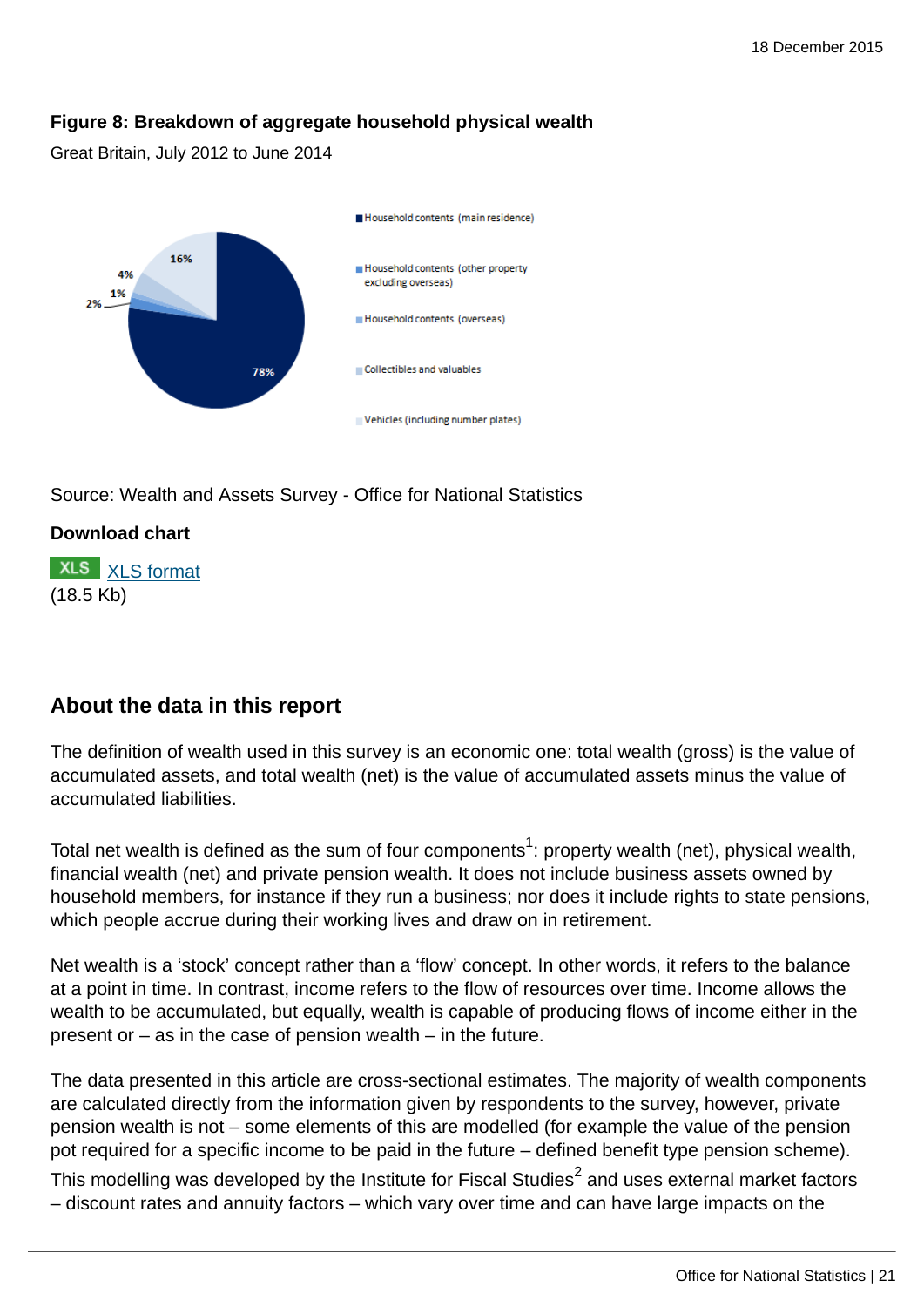estimates of the size of the pension pots required. This is explored further in [Chapter 6: Private](http://www.ons.gov.uk:80/ons/rel/was/wealth-in-great-britain-wave-4/2012-2014/rpt-chapter-6.html) [pension wealth](http://www.ons.gov.uk:80/ons/rel/was/wealth-in-great-britain-wave-4/2012-2014/rpt-chapter-6.html) and [Chapter 8: Technical details \(335.5 Kb Pdf\)](http://www.ons.gov.uk:80/ons/guide-method/method-quality/specific/economy/wealth-and-assets-survey/chapter-8--wealth-and-assets-technical-details--2012-to-2014.pdf) of the accompanying statistical bulletin.

All estimates are presented as current values (i.e. the value at time of interview) and have not been adjusted for inflation. The reasoning behind this is discussed in [Chapter 1: Introduction and](http://www.ons.gov.uk:80/ons/rel/was/wealth-in-great-britain-wave-4/2012-2014/rpt-chapter-1.html) [Demographics](http://www.ons.gov.uk:80/ons/rel/was/wealth-in-great-britain-wave-4/2012-2014/rpt-chapter-1.html) of the accompanying statistical bulletin.

Due to the complexity of the data, for example, the use of imputed values and complex weighting, only a very limited amount of high level significance testing has been undertaken, which is presented in the [Chapter 8: Technical Details \(335.5 Kb Pdf\)](http://www.ons.gov.uk:80/ons/guide-method/method-quality/specific/economy/wealth-and-assets-survey/chapter-8--wealth-and-assets-technical-details--2012-to-2014.pdf) of this report. None of the estimates commented on in this article have been tested for significance.

The survey sampled private individuals and households in Great Britain. This means that people in residential institutions, such as retirement homes, nursing homes, prisons, barracks or university halls of residence, and also homeless people, are excluded from the scope of the analysis presented in this chapter.

As wealth is highly skewed towards the top – the survey was designed to pick up the very wealthy. However, this does mean that the sample now contains some very wealthy outliers. All such cases are thoroughly checked – but they are included in the survey results. Given the skewed nature of wealth data, and the impact that outliers can have on parametric estimates, Wealth in Great Britain 2012 to 2014 does not generally report mean values, instead using the median values to report central tendency (with the exception of physical wealth estimates for which the median valued is meaningless). This is explained further in [Chapter 1: Introduction and Demographics](http://www.ons.gov.uk:80/ons/rel/was/wealth-in-great-britain-wave-4/2012-2014/rpt-chapter-1.html) of the statistical bulletin accompanying this article.

A small number of figures quoted in the text are not in the tables in this report but are available in the statistical bulletin accompanying this article – and are cross referenced as such.

#### **Notes**

- 1. [How do we measure wealth?](http://www.ons.gov.uk:80/ons/guide-method/method-quality/specific/economy/wealth-and-assets-survey/index.html)
- 2. As highlighted in the **[ONS Wealth in Britain Wave 2](http://www.ons.gov.uk:80/ons/rel/was/wealth-in-great-britain-wave-2/2008-2010--part-2-/report--chapter-5--annex.html) report.**

## **Background notes**

1. Details of the policy governing the release of new data are available by visiting [www.statisticsauthority.gov.uk/assessment/code-of-practice/index.html](http://www.statisticsauthority.gov.uk/assessment/code-of-practice/index.html) or from the Media Relations Office email: [media.relations@ons.gsi.gov.uk](mailto:media.relations@ons.gsi.gov.uk)

These National Statistics are produced to high professional standards and released according to the arrangements approved by the UK Statistics Authority.

# **Copyright**